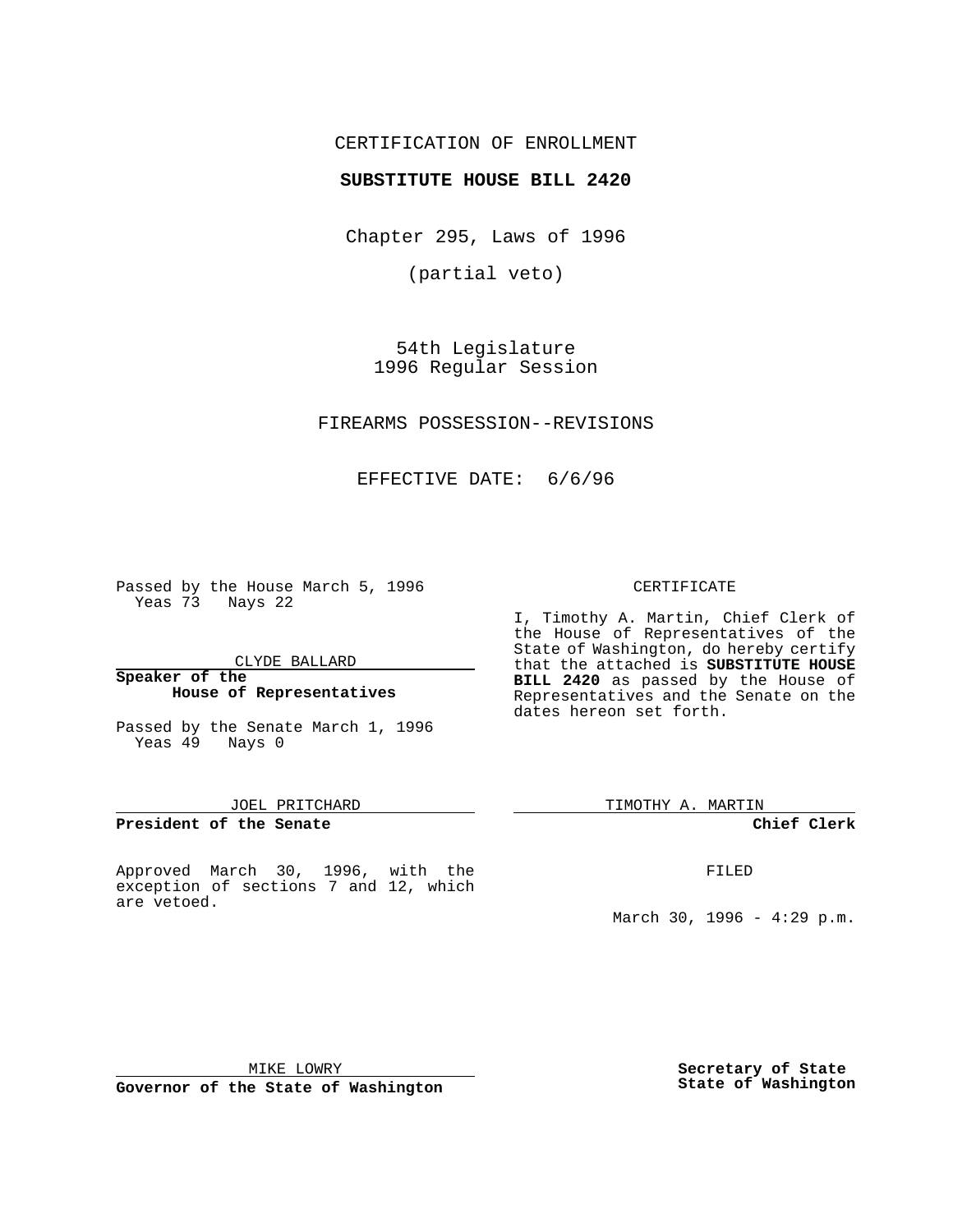# **SUBSTITUTE HOUSE BILL 2420** \_\_\_\_\_\_\_\_\_\_\_\_\_\_\_\_\_\_\_\_\_\_\_\_\_\_\_\_\_\_\_\_\_\_\_\_\_\_\_\_\_\_\_\_\_\_\_

\_\_\_\_\_\_\_\_\_\_\_\_\_\_\_\_\_\_\_\_\_\_\_\_\_\_\_\_\_\_\_\_\_\_\_\_\_\_\_\_\_\_\_\_\_\_\_

## AS AMENDED BY THE SENATE

Passed Legislature - 1996 Regular Session

#### **State of Washington 54th Legislature 1996 Regular Session**

**By** House Committee on Law & Justice (originally sponsored by Representatives McMorris, Sheahan, Thompson, Koster, Buck, Mastin, McMahan, Grant, Schoesler, Crouse, Chandler, Dyer, Smith, Campbell, Goldsmith, Radcliff, Boldt, Mulliken, Beeksma, Robertson, Morris, Fuhrman, L. Thomas, Sterk, D. Schmidt, Johnson, Chappell, Carrell, Hatfield, Sheldon, Sherstad, Stevens, Honeyford, Elliot, Huff, Van Luven, B. Thomas, Pennington, Kessler and Benton)

Read first time 02/02/96.

 AN ACT Relating to possession of firearms; amending RCW 9.41.050, 9.41.060, 9.41.070, 9.41.075, 9.41.0975, 9.41.098, 9.41.170, 9.41.190, 9.41.280, and 9.41.800; reenacting and amending RCW 9.41.010, 9.41.040, 9.41.047, and 9.41.090; and prescribing penalties.

5 BE IT ENACTED BY THE LEGISLATURE OF THE STATE OF WASHINGTON:

6 **Sec. 1.** RCW 9.41.010 and 1994 sp.s. c 7 s 401 and 1994 c 121 s 1 7 are each reenacted and amended to read as follows:

8 Unless the context clearly requires otherwise, the definitions in 9 this section apply throughout this chapter.

10 (1) "Firearm" means a weapon or device from which a projectile or 11 projectiles may be fired by an explosive such as gunpowder.

12 (2) "Pistol" means any firearm with a barrel less than ((twelve)) 13 sixteen inches in length, or is designed to be held and fired by the 14 use of a single hand.

 (3) "Rifle" means a weapon designed or redesigned, made or remade, and intended to be fired from the shoulder and designed or redesigned, made or remade, and intended to use the energy of the explosive in a fixed metallic cartridge to fire only a single projectile through a rifled bore for each single pull of the trigger.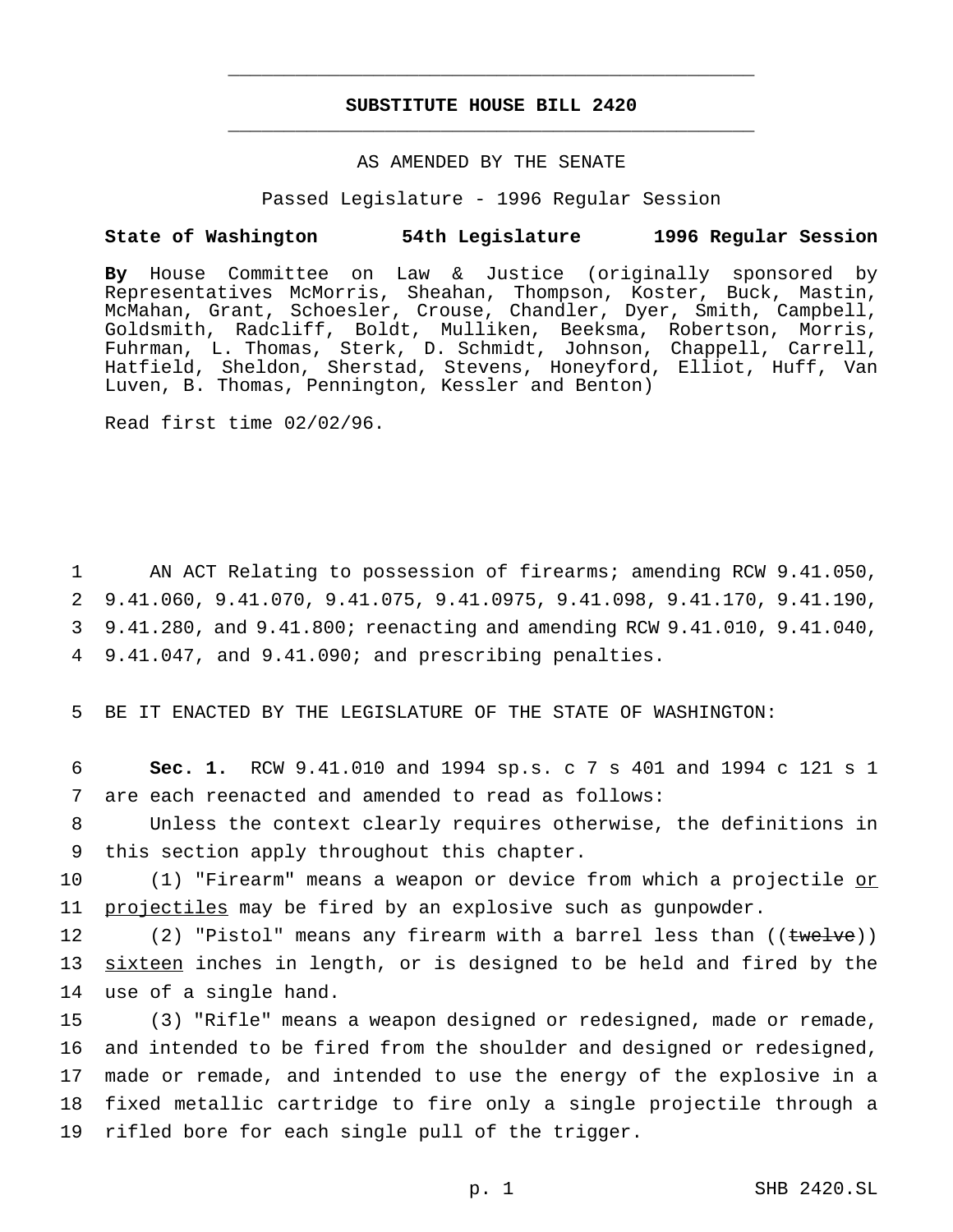(4) "Short-barreled rifle" means a rifle having one or more barrels less than sixteen inches in length and any weapon made from a rifle by any means of modification if such modified weapon has an overall length of less than twenty-six inches.

 (5) "Shotgun" means a weapon with one or more barrels, designed or redesigned, made or remade, and intended to be fired from the shoulder and designed or redesigned, made or remade, and intended to use the energy of the explosive in a fixed shotgun shell to fire through a smooth bore either a number of ball shot or a single projectile for each single pull of the trigger.

 (6) "Short-barreled shotgun" means a shotgun having one or more barrels less than eighteen inches in length and any weapon made from a shotgun by any means of modification if such modified weapon has an overall length of less than twenty-six inches.

 (7) "Machine gun" means any firearm known as a machine gun, mechanical rifle, submachine gun, or any other mechanism or instrument not requiring that the trigger be pressed for each shot and having a reservoir clip, disc, drum, belt, or other separable mechanical device for storing, carrying, or supplying ammunition which can be loaded into the firearm, mechanism, or instrument, and fired therefrom at the rate of five or more shots per second.

 (8) "Antique firearm" means a firearm or replica of a firearm not designed or redesigned for using rim fire or conventional center fire ignition with fixed ammunition and manufactured in or before 1898, including any matchlock, flintlock, percussion cap, or similar type of ignition system and also any firearm using fixed ammunition manufactured in or before 1898, for which ammunition is no longer manufactured in the United States and is not readily available in the ordinary channels of commercial trade.

(9) "Loaded" means:

(a) There is a cartridge in the chamber of the firearm;

32 (b) ((Bullets)) Cartridges are in a clip that is locked in place in the firearm;

 (c) There is a cartridge in the cylinder of the firearm, if the 35 firearm is a revolver;  $((or))$ 

36 (d) There is a cartridge in the tube( $(\tau)$ ) or magazine(( $\tau$  or other 37 compartment of the firearm)) that is inserted in the action; or

 (e) There is a ball in the barrel and the firearm is capped or 39 primed if the firearm is a muzzle loader.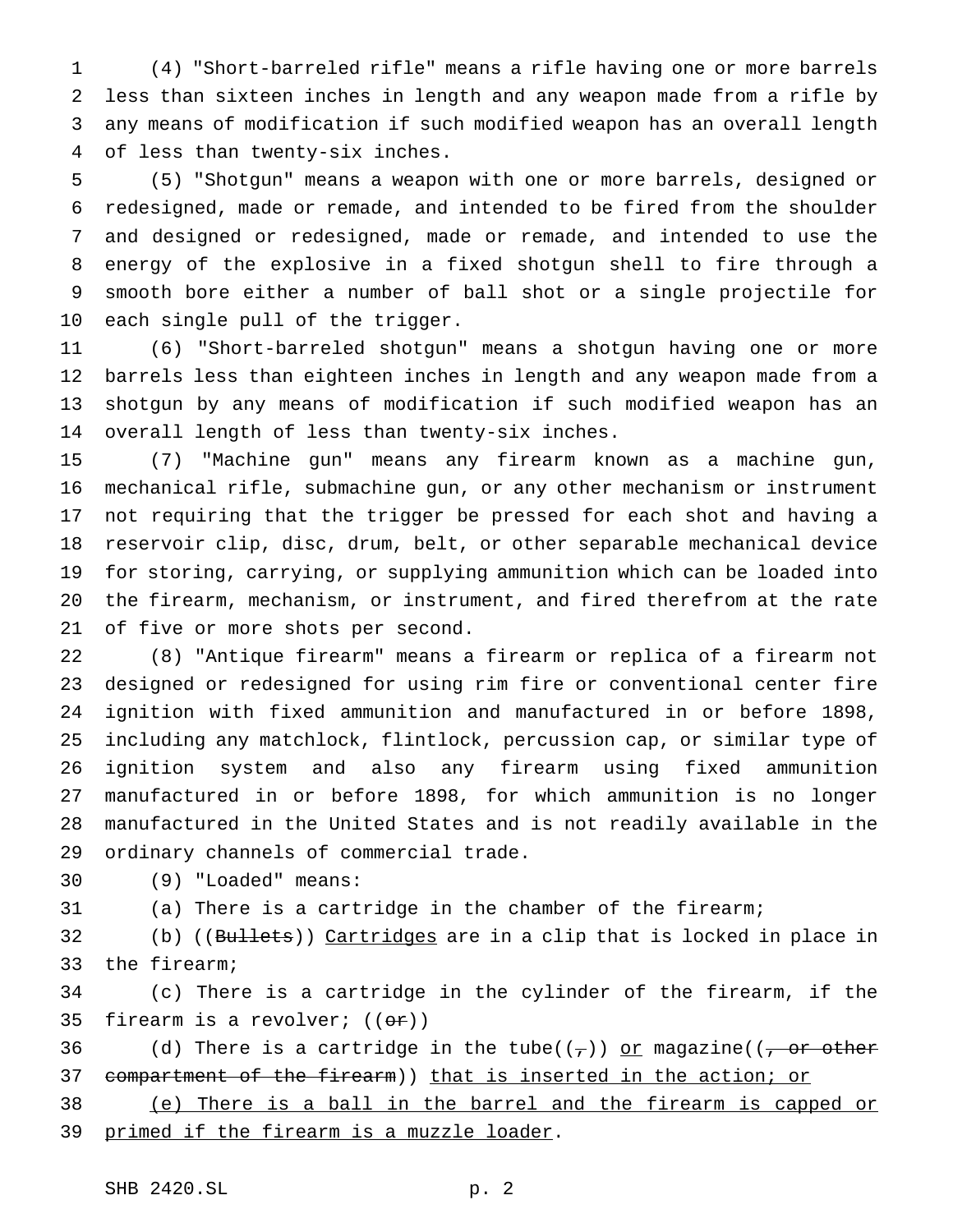(10) "Dealer" means a person engaged in the business of selling firearms ((or ammunition)) at wholesale or retail who has, or is required to have, a federal firearms license under 18 U.S.C. Sec. 923(a). A person who does not have, and is not required to have, a federal firearms license under 18 U.S.C. Sec. 923(a), is not a dealer if that person makes only occasional sales, exchanges, or purchases of firearms for the enhancement of a personal collection or for a hobby, or sells all or part of his or her personal collection of firearms.

(11) "Crime of violence" means:

 (a) Any of the following felonies, as now existing or hereafter amended: Any felony defined under any law as a class A felony or an attempt to commit a class A felony, criminal solicitation of or criminal conspiracy to commit a class A felony, manslaughter in the first degree, manslaughter in the second degree, indecent liberties if 15 committed by forcible compulsion, ((rape in the second degree,)) kidnapping in the second degree, arson in the second degree, assault in the second degree, assault of a child in the second degree, extortion in the first degree, burglary in the second degree, residential 19 burglary, and robbery in the second degree;

 (b) Any conviction for a felony offense in effect at any time prior 21 to ( $(\text{July 1}, 1976)$ ) the effective date of this act, which is comparable to a felony classified as a crime of violence in (a) of this subsection; and

 (c) Any federal or out-of-state conviction for an offense comparable to a felony classified as a crime of violence under (a) or (b) of this subsection.

 (12) "Serious offense" means any of the following felonies or a felony attempt to commit any of the following felonies, as now existing or hereafter amended:

(a) Any crime of violence;

 (b) Any felony violation of the uniform controlled substances act, chapter 69.50 RCW, that is classified as a class B felony or that has 33 a maximum term of imprisonment of at least ten years;

(c) Child molestation in the second degree;

(( $\left( e \right)$  Controlled substance homicide;))

(d) Incest when committed against a child under age fourteen;

(e) Indecent liberties;

(f) Leading organized crime;

(g) Promoting prostitution in the first degree;

p. 3 SHB 2420.SL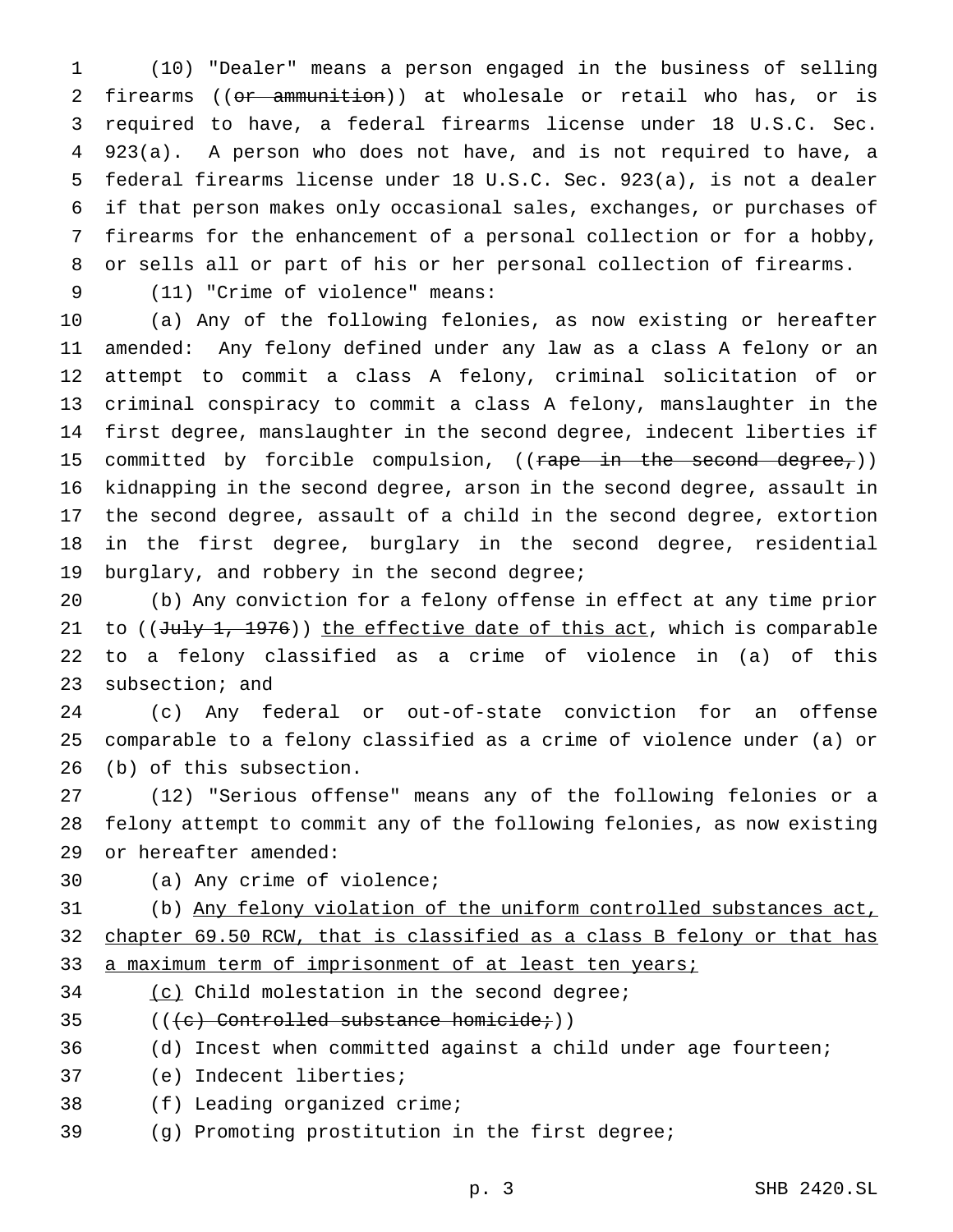(h) Rape in the third degree;

(i) Reckless endangerment in the first degree;

(j) Sexual exploitation;

 $((+\frac{1}{2})^n)(\underline{k})$  Vehicular assault;

5 ( $(\forall k)$ ) (1) Vehicular homicide, when proximately caused by the driving of any vehicle by any person while under the influence of intoxicating liquor or any drug as defined by RCW 46.61.502, or by the 8 operation of any vehicle in a reckless manner;

9  $((+1))$  (m) Any other class B felony offense with a finding of sexual motivation, as "sexual motivation" is defined under RCW 9.94A.030;

12 (( $(m)$ )) (n) Any other felony with a deadly weapon verdict under RCW 9.94A.125; or

 $((+n))$  (o) Any felony offense in effect at any time prior to 15 ((July 1, 1994,)) the effective date of this act that is comparable to a serious offense, or any federal or out-of-state conviction for an offense that under the laws of this state would be a felony classified as a serious offense.

19 (13) "Law enforcement officer" includes a general authority Washington peace officer as defined in RCW 10.93.020, or a specially commissioned Washington peace officer as defined in RCW 10.93.020. 22 "Law enforcement officer" also includes a limited authority Washington 23 peace officer as defined in RCW 10.93.020 if such officer is duly authorized by his or her employer to carry a concealed pistol.

25 (14) "Felony" means any felony offense under the laws of this state 26 or any federal or out-of-state offense comparable to a felony offense 27 under the laws of this state.

 (15) "Sell" refers to the actual approval of the delivery of a firearm in consideration of payment or promise of payment of a certain 30 price in money.

 (16) "Barrel length" means the distance from the bolt face of a closed action down the length of the axis of the bore to the crown of the muzzle, or in the case of a barrel with attachments to the end of 34 any legal device permanently attached to the end of the muzzle.

 (17) "Family or household member" means "family" or "household member" as used in RCW 10.99.020.

 **Sec. 2.** RCW 9.41.040 and 1995 c 129 s 16 (Initiative Measure No. 159) are each reenacted and amended to read as follows: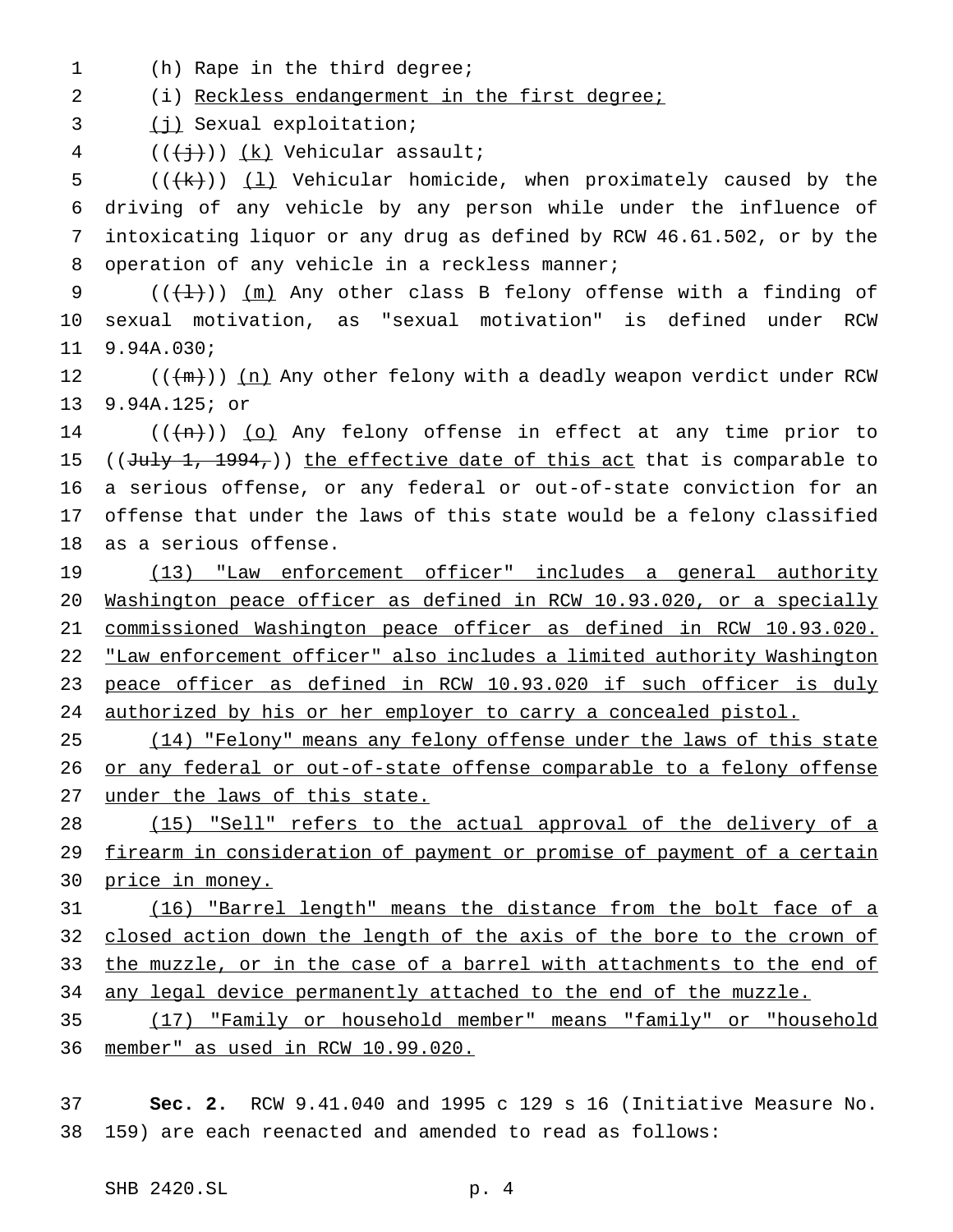(1)(a) A person, whether an adult or juvenile, is guilty of the crime of unlawful possession of a firearm in the first degree, if the person owns, has in his or her possession, or has in his or her control any firearm after having previously been convicted in this state or 5 elsewhere of any serious offense as defined in this chapter( $(\tau$  residential burglary, reckless endangerment in the first degree, any felony violation of the Uniform Controlled Substances Act, chapter 8 69.50 RCW, classified as a class A or class B felony, or with a maximum 9 sentence of at least ten years, or both, or equivalent statutes of another jurisdiction, except as otherwise provided in subsection (3) or  $(4)$  of this section)).

 (b) A person, whether an adult or juvenile, is guilty of the crime of unlawful possession of a firearm in the second degree, if the person does not qualify under (a) of this subsection for the crime of unlawful possession of a firearm in the first degree and the person owns, has in his or her possession, or has in his or her control any firearm:

17 (i) After having previously been convicted in this state or 18 elsewhere of any ((remaining)) felony ((violation of the Uniform 19 Controlled Substances Act, chapter 69.50 RCW, or equivalent statutes of 20 another jurisdiction)) not specifically listed as prohibiting firearm 21 possession under (a) of this subsection, ((any remaining felony in 22 which a firearm was used or displayed and the felony is not 23 specifically listed as prohibiting firearm possession under (a) of this 24 subsection,)) or any ((domestic violence offense enumerated in RCW 25 10.99.020(2), or any harassment offense enumerated in RCW 9A.46.060, 26 except as otherwise provided in subsection (3) or (4) of this section)) 27 of the following crimes when committed by one family or household 28 member against another, committed on or after July 1, 1993: Assault in 29 the fourth degree, coercion, stalking, reckless endangerment in the 30 second degree, criminal trespass in the first degree, or violation of 31 the provisions of a protection order or no-contact order restraining 32 the person or excluding the person from a residence (RCW 26.50.060, 33 26.50.070, 26.50.130, or 10.99.040);

34 (ii) ((After having previously been convicted on three occasions 35 within five years of driving a motor vehicle or operating a vessel 36 while under the influence of intoxicating liquor or any drug, unless 37 his or her right to possess a firearm has been restored as provided in 38 RCW 9.41.047;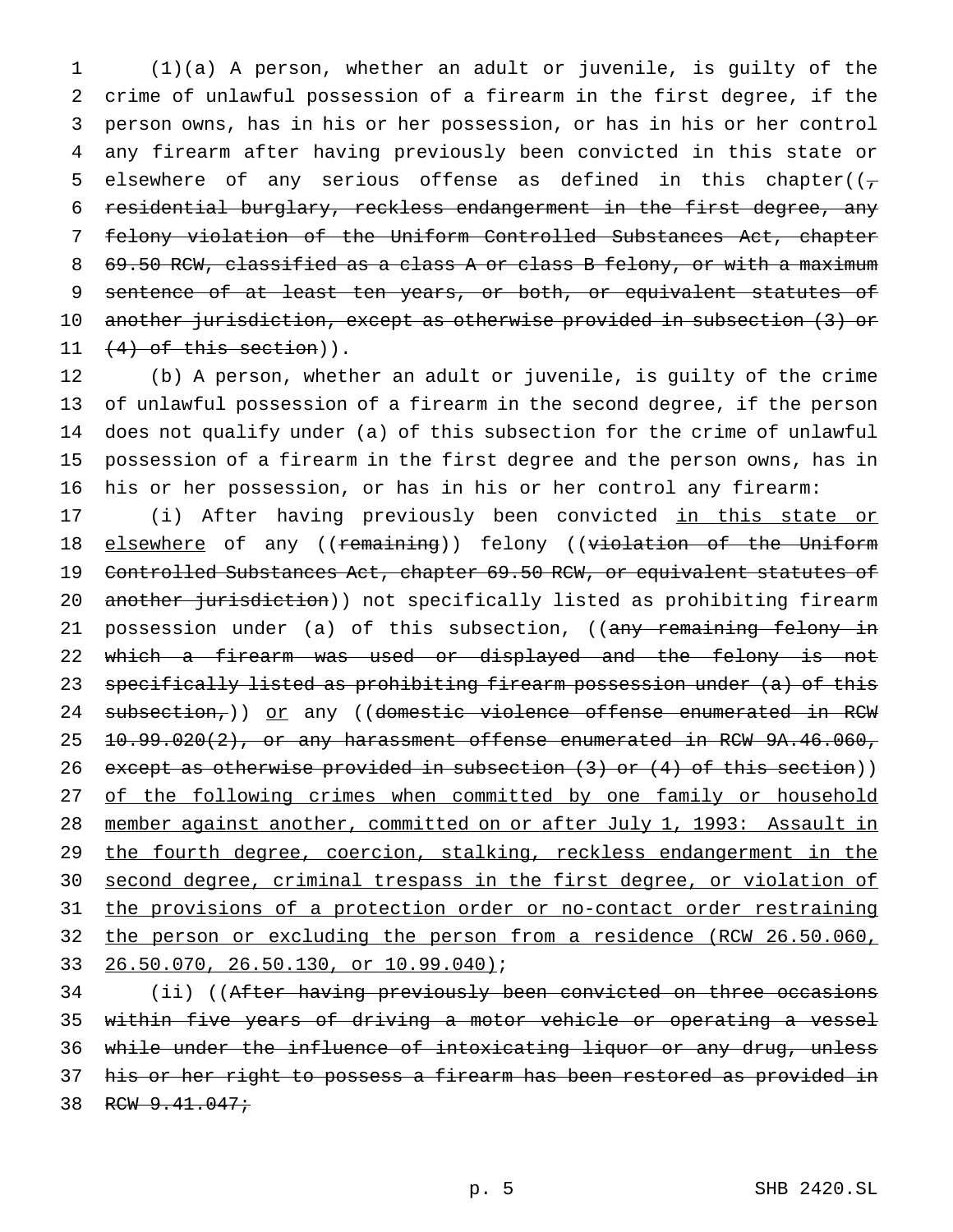1 (iii))) After having previously been involuntarily committed for mental health treatment under RCW 71.05.320, 71.34.090, chapter 10.77 RCW, or equivalent statutes of another jurisdiction, unless his or her right to possess a firearm has been restored as provided in RCW 5 9.41.047;  $((and/or$ 

  $\left(\frac{iv}{iv}\right)$ ) (iii) If the person is under eighteen years of age, except 7 as provided in RCW 9.41.042; and/or

 (iv) If the person is free on bond or personal recognizance pending trial, appeal, or sentencing for a serious offense as defined in RCW 9.41.010.

 (2)(a) Unlawful possession of a firearm in the first degree is a class B felony, punishable under chapter 9A.20 RCW.

 (b) Unlawful possession of a firearm in the second degree is a class C felony, punishable under chapter 9A.20 RCW.

 (3) Notwithstanding RCW 9.41.047 or any other provisions of law, as 16 used in this ((section)) chapter, a person has been "convicted", 17 whether in an adult court or adjudicated in a juvenile court, at such time as a plea of guilty has been accepted, or a verdict of guilty has been filed, notwithstanding the pendency of any future proceedings including but not limited to sentencing or disposition, post-trial or 21 post-factfinding motions, and appeals. Conviction includes a dismissal 22 entered after a period of probation, suspension or deferral of 23 sentence, and also includes equivalent dispositions by courts in 24 jurisdictions other than Washington state. A person shall not be precluded from possession of a firearm if the conviction has been the subject of a pardon, annulment, certificate of rehabilitation, or other equivalent procedure based on a finding of the rehabilitation of the person convicted or the conviction or disposition has been the subject of a pardon, annulment, or other equivalent procedure based on a 30 finding of innocence. Where no record of the court's disposition of the charges can be found, there shall be a rebuttable presumption that 32 the person was not convicted of the charge.

 (4) Notwithstanding subsection (1) of this section, a person convicted of an offense prohibiting the possession of a firearm under this section other than murder, manslaughter, robbery, rape, indecent liberties, arson, assault, kidnapping, extortion, burglary, or violations with respect to controlled substances under RCW 69.50.401(a) and 69.50.410, who received a probationary sentence under RCW 9.95.200, and who received a dismissal of the charge under RCW 9.95.240, shall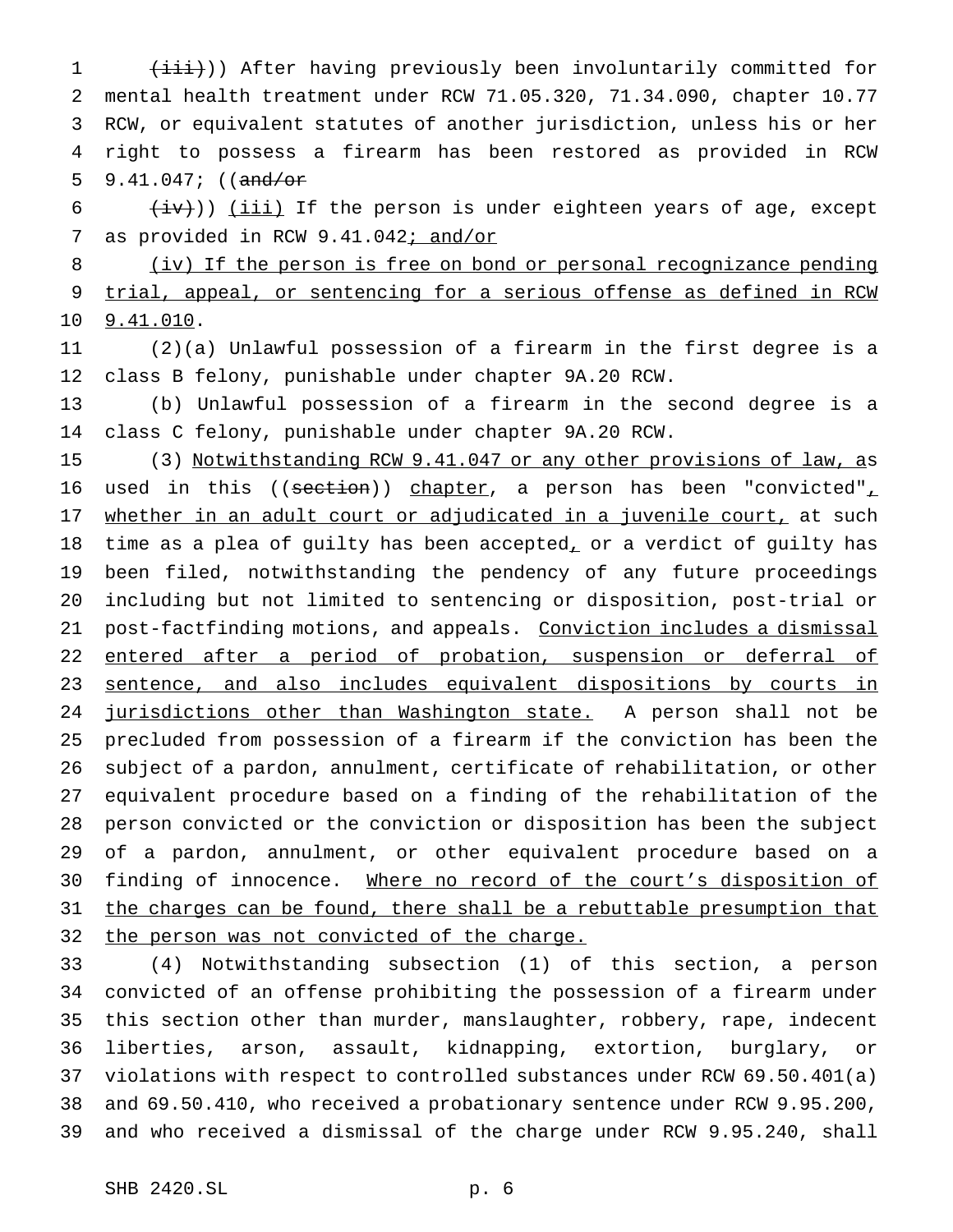not be precluded from possession of a firearm as a result of the conviction. Notwithstanding any other provisions of this section, if a person is prohibited from possession of a firearm under subsection (1) of this section and has not previously been convicted of a sex offense prohibiting firearm ownership under subsection (1) of this section and/or any felony defined under any law as a class A felony or with a maximum sentence of at least twenty years, or both, the individual may petition a court of record to have his or her right to possess a firearm restored:

(a) Under RCW 9.41.047; and/or

11 (b)(i) If the conviction was for a felony offense, after five or more consecutive years in the community without being convicted or currently charged with any felony, gross misdemeanor, or misdemeanor crimes, if the individual has no prior felony convictions that prohibit the possession of a firearm counted as part of the offender score under RCW 9.94A.360; or

17 (ii) If the conviction was for a nonfelony offense, after three or 18 more consecutive years in the community without being convicted or 19 currently charged with any felony, gross misdemeanor, or misdemeanor crimes, if the individual has no prior felony convictions that prohibit the possession of a firearm counted as part of the offender score under RCW 9.94A.360 and the individual has completed all conditions of the 23 sentence.

 (5) In addition to any other penalty provided for by law, if a person under the age of eighteen years is found by a court to have possessed a firearm in a vehicle in violation of subsection (1) of this section or to have committed an offense while armed with a firearm during which offense a motor vehicle served an integral function, the court shall notify the department of licensing within twenty-four hours and the person's privilege to drive shall be revoked under RCW 46.20.265.

 (6) Nothing in chapter 129, Laws of 1995 shall ever be construed or interpreted as preventing an offender from being charged and subsequently convicted for the separate felony crimes of theft of a firearm or possession of a stolen firearm, or both, in addition to being charged and subsequently convicted under this section for unlawful possession of a firearm in the first or second degree. Notwithstanding any other law, if the offender is convicted under this section for unlawful possession of a firearm in the first or second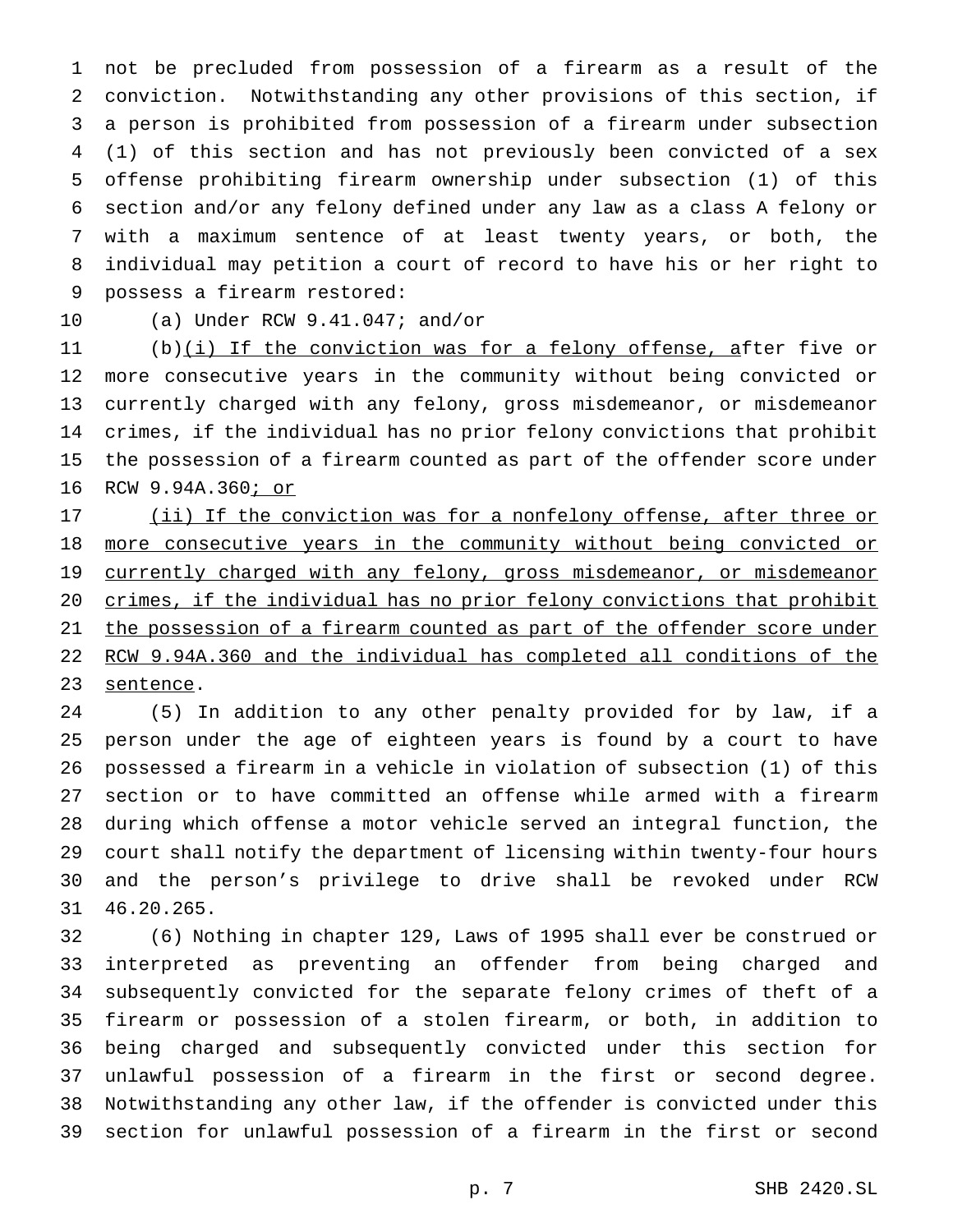degree and for the felony crimes of theft of a firearm or possession of a stolen firearm, or both, then the offender shall serve consecutive sentences for each of the felony crimes of conviction listed in this subsection.

 (7) Each firearm unlawfully possessed under this section shall be a separate offense.

 **Sec. 3.** RCW 9.41.047 and 1994 sp.s. c 7 s 404 are each reenacted and amended to read as follows:

9 (1)(( $\frac{1}{a}$ )) At the time a person is convicted of an offense making the person ineligible to possess a firearm, or at the time a person is committed by court order under RCW 71.05.320, 71.34.090, or chapter 10.77 RCW for mental health treatment, the convicting or committing 13 court shall notify the person, orally and in writing, that the person must immediately surrender any concealed pistol license and that the person may not possess a firearm unless his or her right to do so is restored by a court of record.

 The convicting or committing court also shall forward a copy of the person's driver's license or identicard, or comparable information, to the department of licensing, along with the date of conviction or commitment.

 (2) Upon receipt of the information provided for by subsection (1) of this section, the department of licensing shall determine if the convicted or committed person has a concealed pistol license. If the person does have a concealed pistol license, the department of 25 licensing shall immediately notify the license-issuing authority which, upon receipt of such notification, shall immediately revoke the license.

28 (3) ((<del>A person who is prohibited from possessing a firearm by</del> reason of having previously been convicted on three occasions of driving a motor vehicle or operating a vessel while under the influence of intoxicating liquor or any drug may, after five continuous years without further conviction for any alcohol-related offense, petition a 33 court of record to have his or her right to possess a firearm restored.  $(4)$ ))(a) A person who is prohibited from possessing a firearm, by 35 reason of having been ((either:

  $(iii)$ ) involuntarily committed for mental health treatment under RCW 71.05.320, 71.34.090, chapter 10.77 RCW, or equivalent statutes of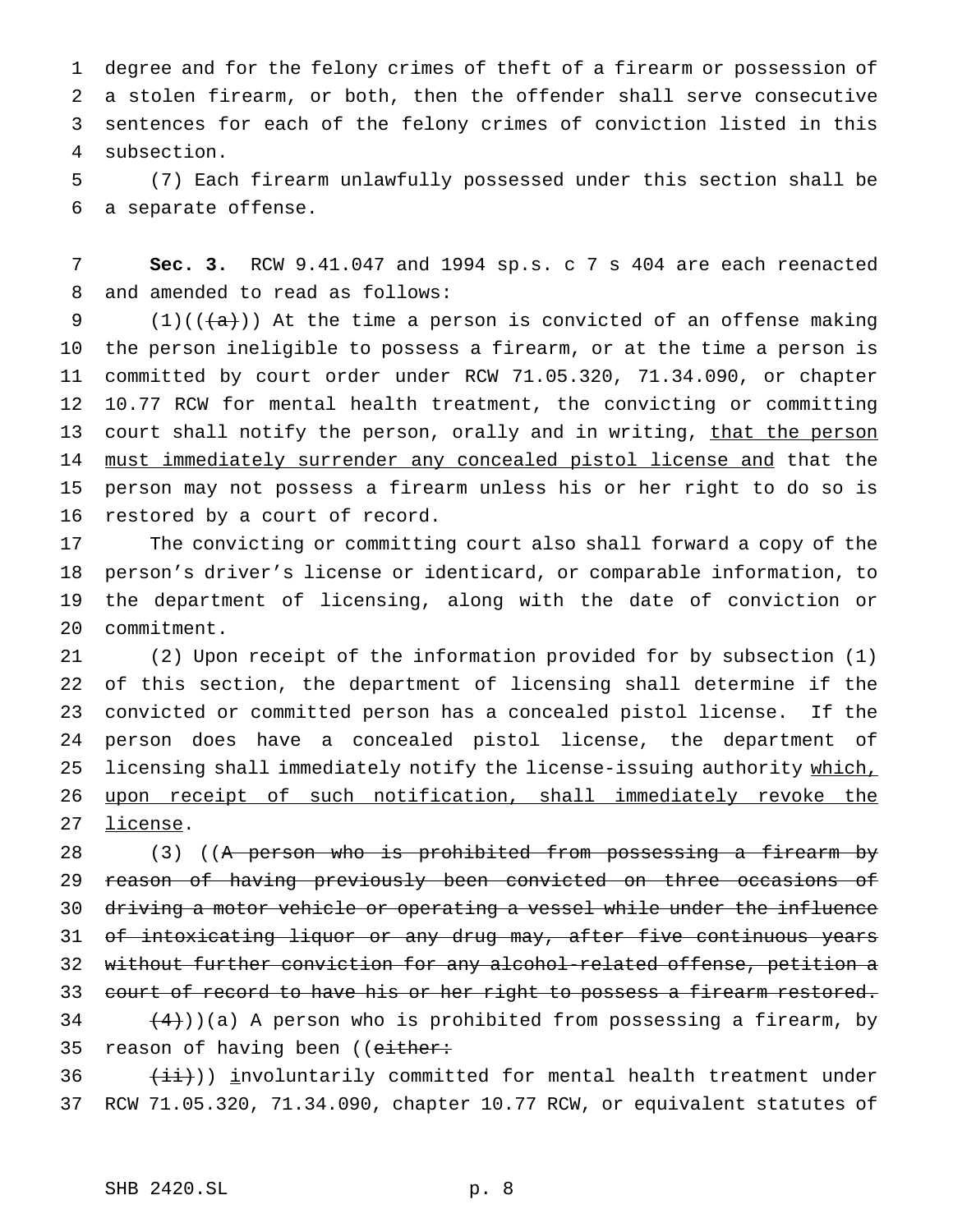1 another jurisdiction( $(\tau)$ ) may, upon discharge, petition a court of record to have his or her right to possess a firearm restored.

 (((b) At a minimum, a petition under this subsection (4) shall include the following:

5  $(i)$  The fact, date, and place of commitment;

 $(i\texttt{i})$  The place of treatment;

(iii) The fact and date of release from commitment;

8 (iv) A certified copy of the most recent order, if one exists, of 9 commitment, with the findings of fact and conclusions of law; and

 $(v)$  A statement by the person that he or she is no longer required to participate in an inpatient or outpatient treatment program, is no longer required to take medication to treat any condition related to 13 the commitment, and does not present a substantial danger to himself or 14 herself, to others, or to the public safety.)) At the time of 15 commitment, the court shall specifically state to the person that he or she is barred from possession of firearms.

 (b) The secretary of social and health services shall develop 18 appropriate rules to create an approval process under this subsection. 19 The rules must provide for the restoration of the right to possess a firearm upon a showing in a court of competent jurisdiction that the person is no longer required to participate in an inpatient or outpatient treatment program, is no longer required to take medication 23 to treat any condition related to the commitment, and does not present a substantial danger to himself or herself, others, or the public. Unlawful possession of a firearm under this subsection shall be punished as a class C felony under chapter 9A.20 RCW.

27 (c) A person petitioning the court under this subsection  $((+4))$ 28 (3) shall bear the burden of proving by a preponderance of the evidence that the circumstances resulting in the commitment no longer exist and are not reasonably likely to recur.

 **Sec. 4.** RCW 9.41.050 and 1994 sp.s. c 7 s 405 are each amended to read as follows:

33  $(1)(a)$  Except in the person's place of abode or fixed place of business, a person shall not carry a pistol concealed on his or her person without a license to carry a concealed pistol.

 (b) Every licensee shall have his or her concealed pistol license in his or her immediate possession at all times that he or she is 38 required by this section to have a concealed pistol license and shall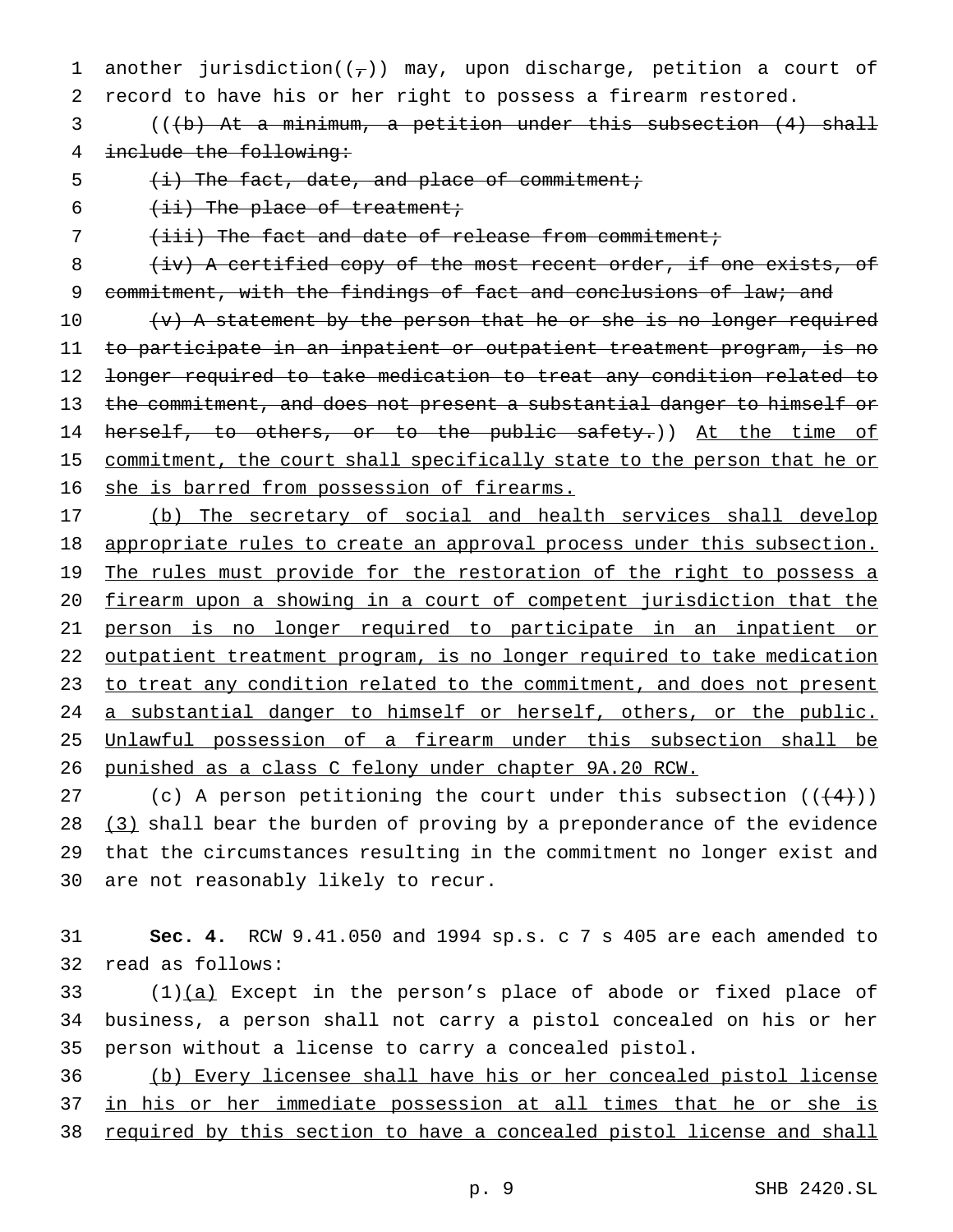1 display the same upon demand to any police officer or to any other 2 person when and if required by law to do so. Any violation of this subsection (1)(b) shall be a class 1 civil infraction under chapter 4 7.84 RCW and shall be punished accordingly pursuant to chapter 7.84 RCW and the infraction rules for courts of limited jurisdiction.

 (2) A person shall not carry or place a loaded pistol in any vehicle unless the person has a license to carry a concealed pistol and: (a) The pistol is on the licensee's person, (b) the licensee is within the vehicle at all times that the pistol is there, or (c) the licensee is away from the vehicle and the pistol is locked within the vehicle and concealed from view from outside the vehicle.

 (3) A person at least eighteen years of age who is in possession of an unloaded pistol shall not leave the unloaded pistol in a vehicle unless the unloaded pistol is locked within the vehicle and concealed from view from outside the vehicle.

 (4) Except as otherwise provided in this chapter, no person may carry a firearm unless it is unloaded and enclosed in an opaque case or secure wrapper or the person is:

(a) Licensed under RCW 9.41.070 to carry a concealed pistol;

 (b) In attendance at a hunter's safety course or a firearms safety course;

 (c) Engaging in practice in the use of a firearm or target shooting at an established range authorized by the governing body of the jurisdiction in which such range is located or any other area where the discharge of a firearm is not prohibited;

 (d) Engaging in an organized competition involving the use of a firearm, or participating in or practicing for a performance by an organized group that uses firearms as a part of the performance;

 (e) ((Hunting or trapping under a valid license issued to the person under Title 77 RCW)) Engaging in a lawful outdoor recreational 31 activity such as hunting, fishing, camping, hiking, or horseback 32 riding, only if, considering all of the attendant circumstances, including but not limited to whether the person has a valid hunting or 34 fishing license, it is reasonable to conclude that the person is participating in lawful outdoor activities or is traveling to or from 36 a legitimate outdoor recreation area;

 (f) In an area where the discharge of a firearm is permitted, and is not trespassing;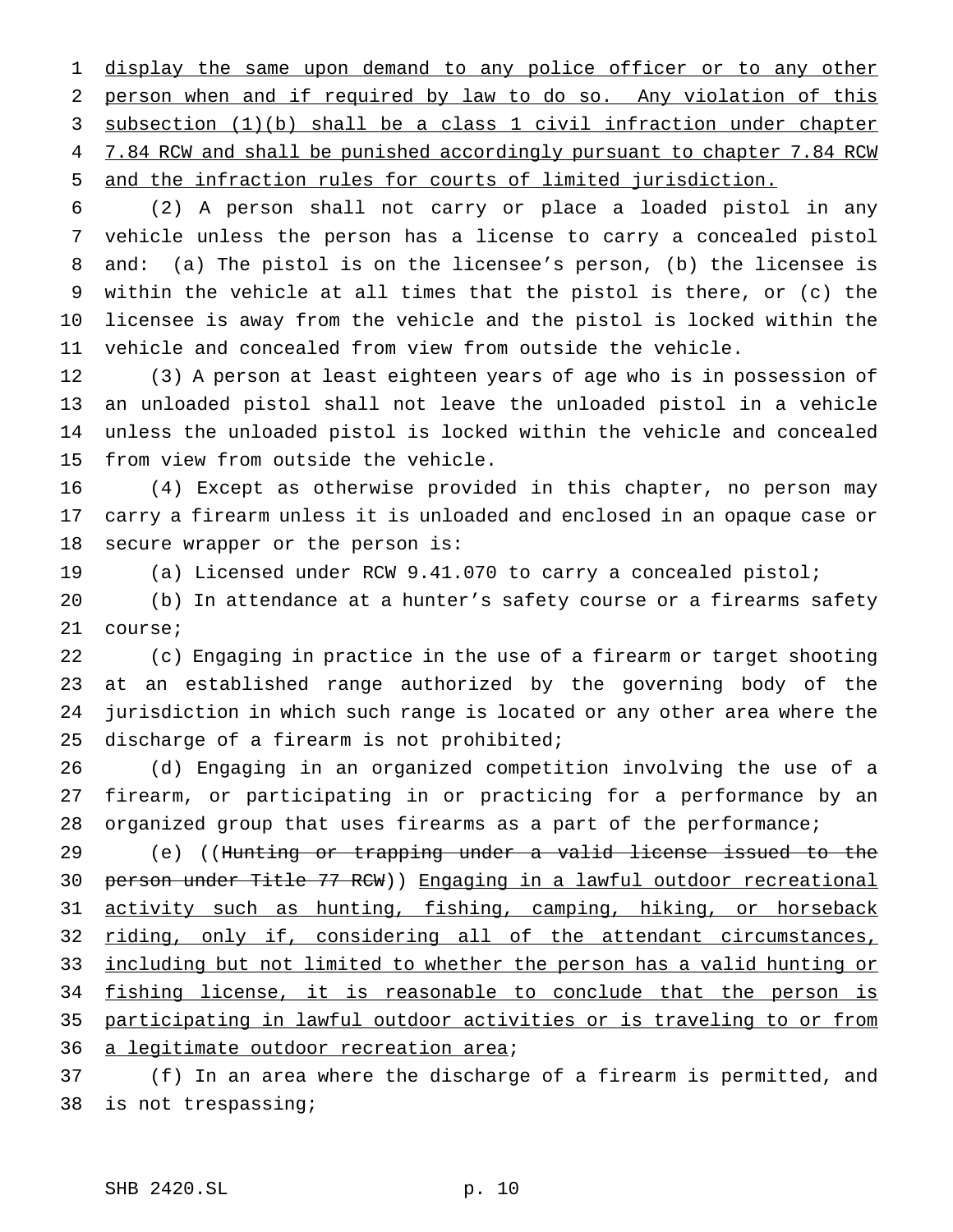(g) Traveling with any unloaded firearm in the person's possession to or from any activity described in (b), (c), (d), (e), or (f) of this subsection, except as provided in (h) of this subsection;

 (h) Traveling in a motor vehicle with a firearm, other than a pistol, that is unloaded and locked in the trunk or other compartment 6 of the vehicle, ((secured)) placed in a gun rack, or otherwise secured 7 in place in a vehicle, provided that this subsection (4)(h) does not 8 apply to motor homes if the firearms are not within the driver's 9 compartment of the motor home while the vehicle is in operation. 10 Notwithstanding (a) of this subsection, and subject to federal and 11 state park regulations regarding firearm possession therein, a motor 12 home shall be considered a residence when parked at a recreational park, campground, or other temporary residential setting for the 14 purposes of enforcement of this chapter;

 (i) On real property under the control of the person or a relative of the person;

(j) At his or her residence;

 (k) Is a member of the armed forces of the United States, national guard, or organized reserves, when on duty;

20 (1) Is a law enforcement officer;  $((\theta \hat{r}))$ 

 (m) Carrying a firearm from or to a vehicle for the purpose of taking or removing the firearm to or from a place of business for 23 repair<u>; or</u>

 (n) An armed private security guard or armed private detective 25 licensed by the department of licensing, while on duty or enroute to 26 and from employment.

 (5) Violation of any of the prohibitions of subsections (2) through (4) of this section is a misdemeanor.

 (6) Nothing in this section permits the possession of firearms illegal to possess under state or federal law.

 (( $(6)$ )) (7) Any city, town, or county may enact an ordinance to exempt itself from the prohibition of subsection (4) of this section.

 **Sec. 5.** RCW 9.41.060 and 1995 c 392 s 1 are each amended to read as follows:

The provisions of RCW 9.41.050 shall not apply to:

 (1) Marshals, sheriffs, prison or jail wardens or their deputies, 37 or other law enforcement officers;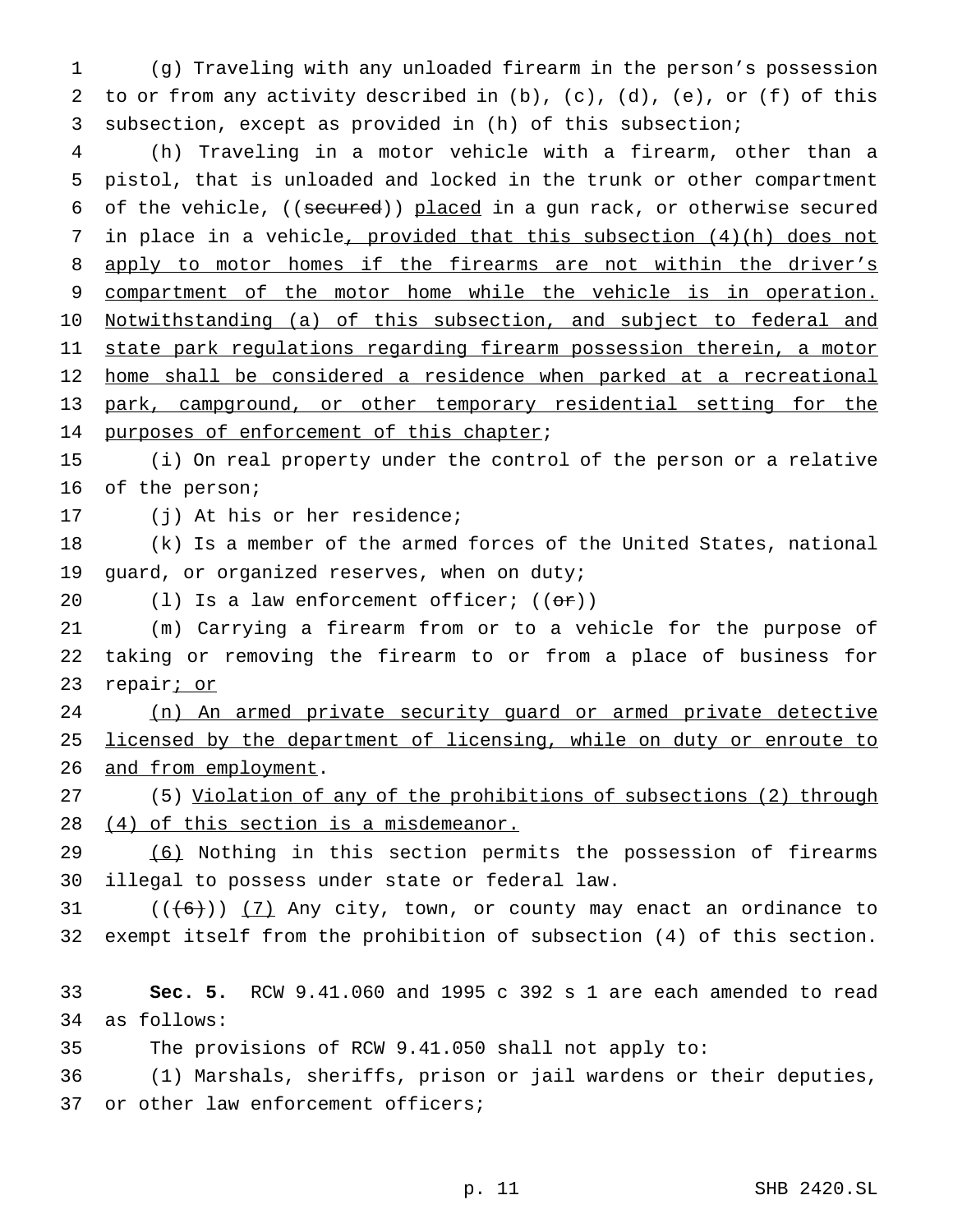(2) Members of the armed forces of the United States or of the national guard or organized reserves, when on duty;

 (3) Officers or employees of the United States duly authorized to carry a concealed pistol;

 (4) Any person engaged in the business of manufacturing, repairing, or dealing in firearms, or the agent or representative of the person, if possessing, using, or carrying a pistol in the usual or ordinary course of the business;

 (5) Regularly enrolled members of any organization duly authorized to purchase or receive pistols from the United States or from this state;

 (6) Regularly enrolled members of clubs organized for the purpose of target shooting, when those members are at or are going to or from their places of target practice;

 (7) Regularly enrolled members of clubs organized for the purpose of modern and antique firearm collecting, when those members are at or are going to or from their collector's gun shows and exhibits;

18 (8) ((Individual hunters when on a hunting, camping, or fishing 19 trip)) Any person engaging in a lawful outdoor recreational activity such as hunting, fishing, camping, hiking, or horseback riding, only 21 if, considering all of the attendant circumstances, including but not limited to whether the person has a valid hunting or fishing license, 23 it is reasonable to conclude that the person is participating in lawful 24 outdoor activities or is traveling to or from a legitimate outdoor 25 recreation area;

 (9) Any person while carrying a pistol unloaded and in a closed 27 opaque case or secure wrapper; or

 (10) Law enforcement officers retired for service or physical disabilities, except for those law enforcement officers retired because of mental or stress-related disabilities. This subsection applies only to a retired officer who has: (a) Obtained documentation from a law enforcement agency within Washington state from which he or she retired that is signed by the agency's chief law enforcement officer and that states that the retired officer was retired for service or physical disability; and (b) not been convicted of a crime making him or her ineligible for a concealed pistol license.

 **Sec. 6.** RCW 9.41.070 and 1995 c 351 s 1 are each amended to read as follows: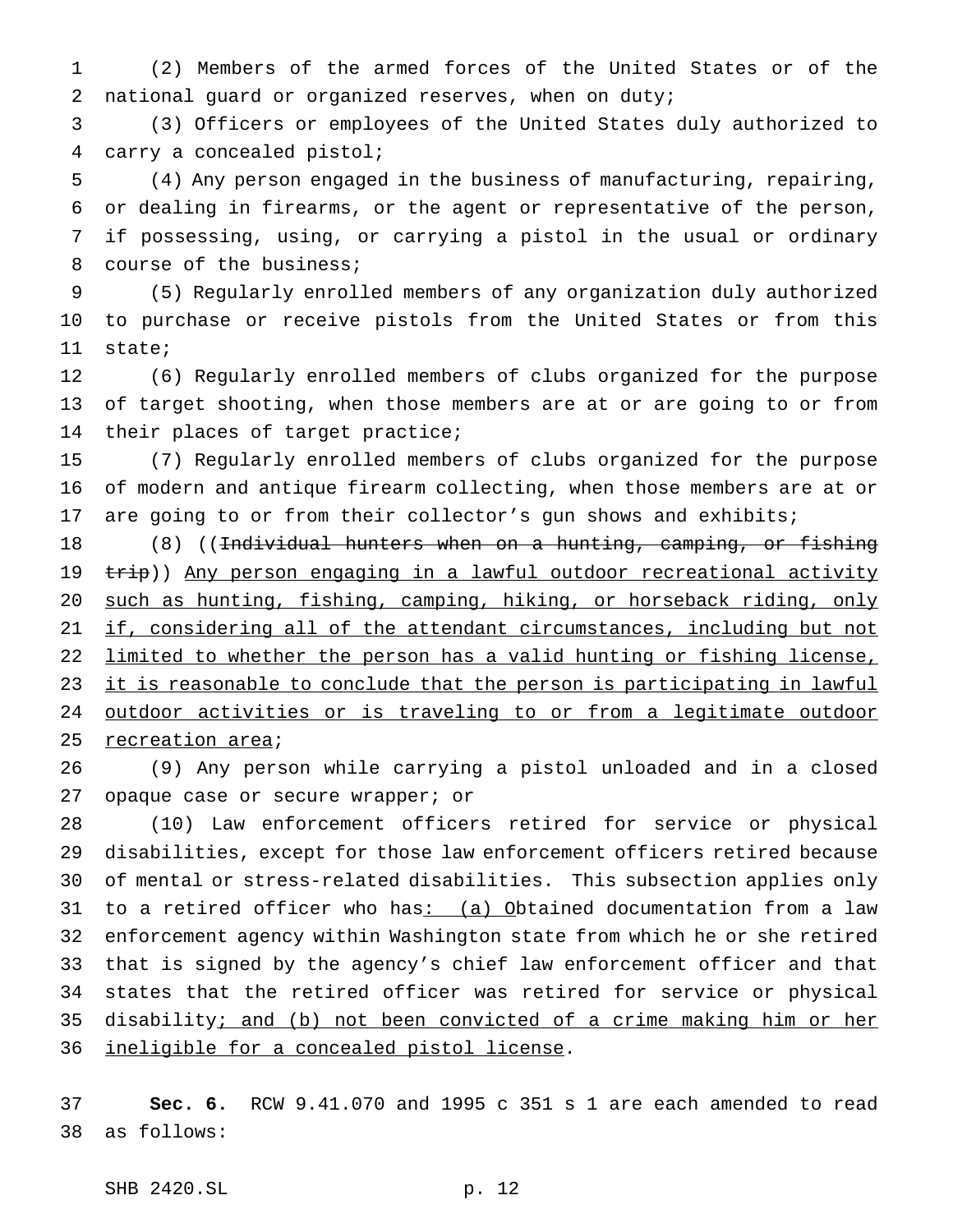(1) The chief of police of a municipality or the sheriff of a county shall within thirty days after the filing of an application of any person, issue a license to such person to carry a pistol concealed on his or her person within this state for five years from date of issue, for the purposes of protection or while engaged in business, sport, or while traveling. However, if the applicant does not have a valid permanent Washington driver's license or Washington state identification card or has not been a resident of the state for the previous consecutive ninety days, the issuing authority shall have up to sixty days after the filing of the application to issue a license. The issuing authority shall not refuse to accept completed applications for concealed pistol licenses during regular business hours.

 The applicant's constitutional right to bear arms shall not be denied, unless:

 (a) He or she is ineligible to possess a firearm under the provisions of RCW 9.41.040 or 9.41.045;

 (b) The applicant's concealed pistol license is in a revoked status;

(c) He or she is under twenty-one years of age;

 (d) He or she is subject to a court order or injunction regarding firearms pursuant to RCW 9A.46.080, 10.14.080, 10.99.040, 10.99.045, 26.09.050, 26.09.060, 26.10.040, 26.10.115, 26.26.130, 26.26.137, 26.50.060, or 26.50.070;

 (e) He or she is free on bond or personal recognizance pending 25 trial, appeal, or sentencing for a ((serious)) felony offense;

 (f) He or she has an outstanding warrant for his or her arrest from 27 any court of competent jurisdiction for a felony or misdemeanor; or

 (g) He or she has been ordered to forfeit a firearm under RCW 9.41.098(1)(e) within one year before filing an application to carry a 30 pistol concealed on his or her person( $\ddot{\textbf{i}}$ 

 (h)(i) He or she has been convicted of any crime against a child or 32 other person listed in RCW 43.43.830(5).

33 (ii) Except as provided in (h)(iii) of this subsection, any person who becomes ineligible for a concealed pistol license as a result of a 35 conviction for a crime listed in  $(h)(i)$  of this subsection and then successfully completes all terms of his or her sentence, as evidenced 37 by a certificate of discharge issued under RCW 9.94A.220 in the case of a sentence under chapter 9.94A RCW, and has not again been convicted of 39 any crime and is not under indictment for any crime, may, one year or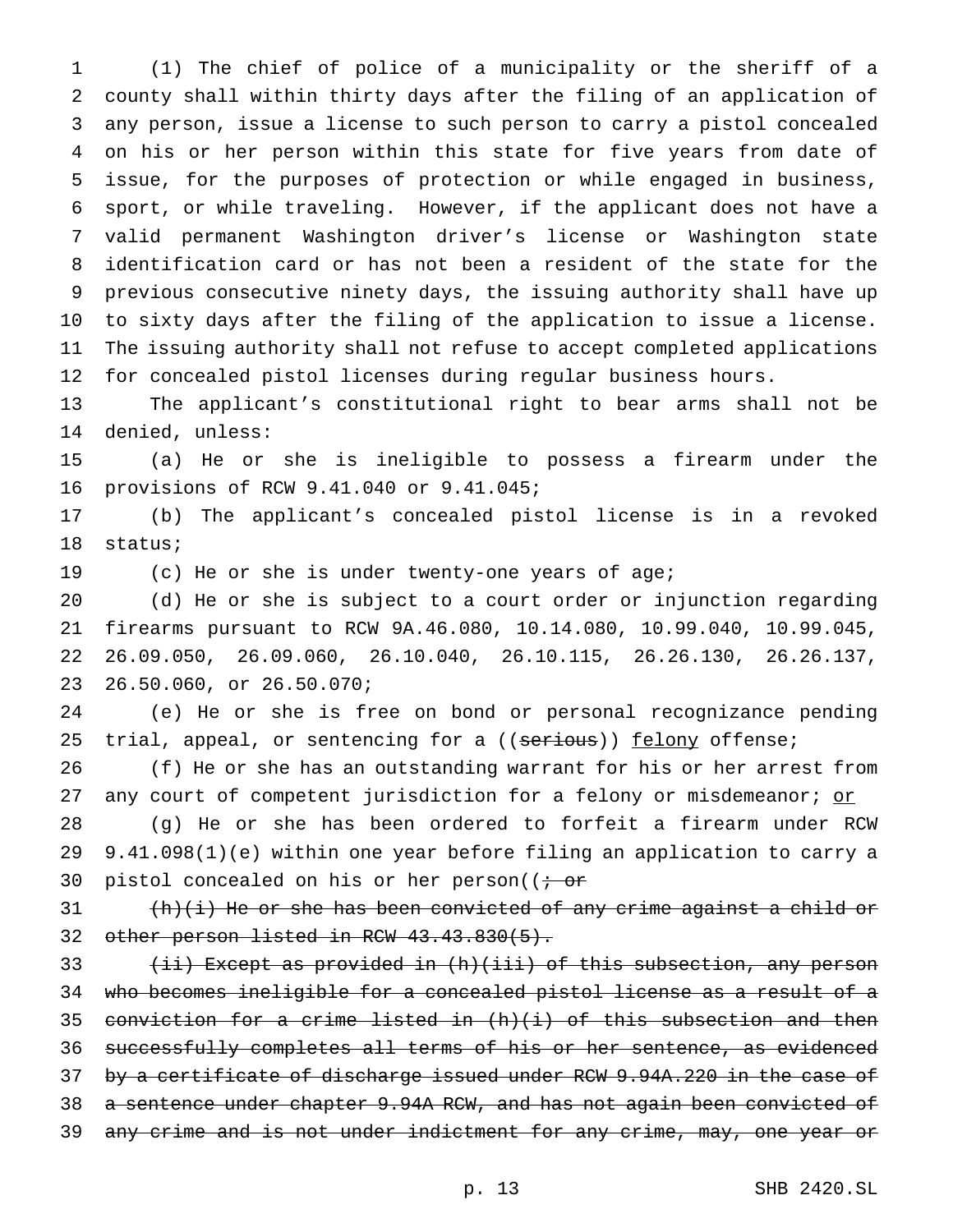longer after such successful sentence completion, petition a court of record for a declaration that the person is no longer ineligible for a concealed pistol license under (h)(i) of this subsection)).

4 (( $(\overrightarrow{\text{iii}})$ ) No person convicted of a ((serious offense as defined in 5 RCW 9.41.010)) felony may have his or her right to possess firearms restored or his or her privilege to carry a concealed pistol restored, unless the person has been granted relief from disabilities by the secretary of the treasury under 18 U.S.C. Sec. 925(c), or RCW 9.41.040 (3) or (4) applies.

 (2) The issuing authority shall check with the national crime information center, the Washington state patrol electronic data base, the department of social and health services electronic data base, and with other agencies or resources as appropriate, to determine whether the applicant is ineligible under RCW 9.41.040 or 9.41.045 to possess a firearm and therefore ineligible for a concealed pistol license. This subsection applies whether the applicant is applying for a new concealed pistol license or to renew a concealed pistol license.

 (3) Any person whose firearms rights have been restricted and who has been granted relief from disabilities by the secretary of the treasury under 18 U.S.C. Sec. 925(c) or who is exempt under 18 U.S.C. Sec. 921(a)(20)(A) shall have his or her right to acquire, receive, transfer, ship, transport, carry, and possess firearms in accordance with Washington state law restored except as otherwise prohibited by this chapter.

 (4) The license application shall bear the full name, residential address, telephone number at the option of the applicant, date and place of birth, race, gender, description, not more than two complete sets of fingerprints, and signature of the licensee, and the licensee's driver's license number or state identification card number if used for identification in applying for the license. A signed application for a concealed pistol license shall constitute a waiver of confidentiality and written request that the department of social and health services, mental health institutions, and other health care facilities release information relevant to the applicant's eligibility for a concealed pistol license to an inquiring court or law enforcement agency.

 The application for an original license shall include two complete sets of fingerprints to be forwarded to the Washington state patrol. The license and application shall contain a warning substantially

as follows: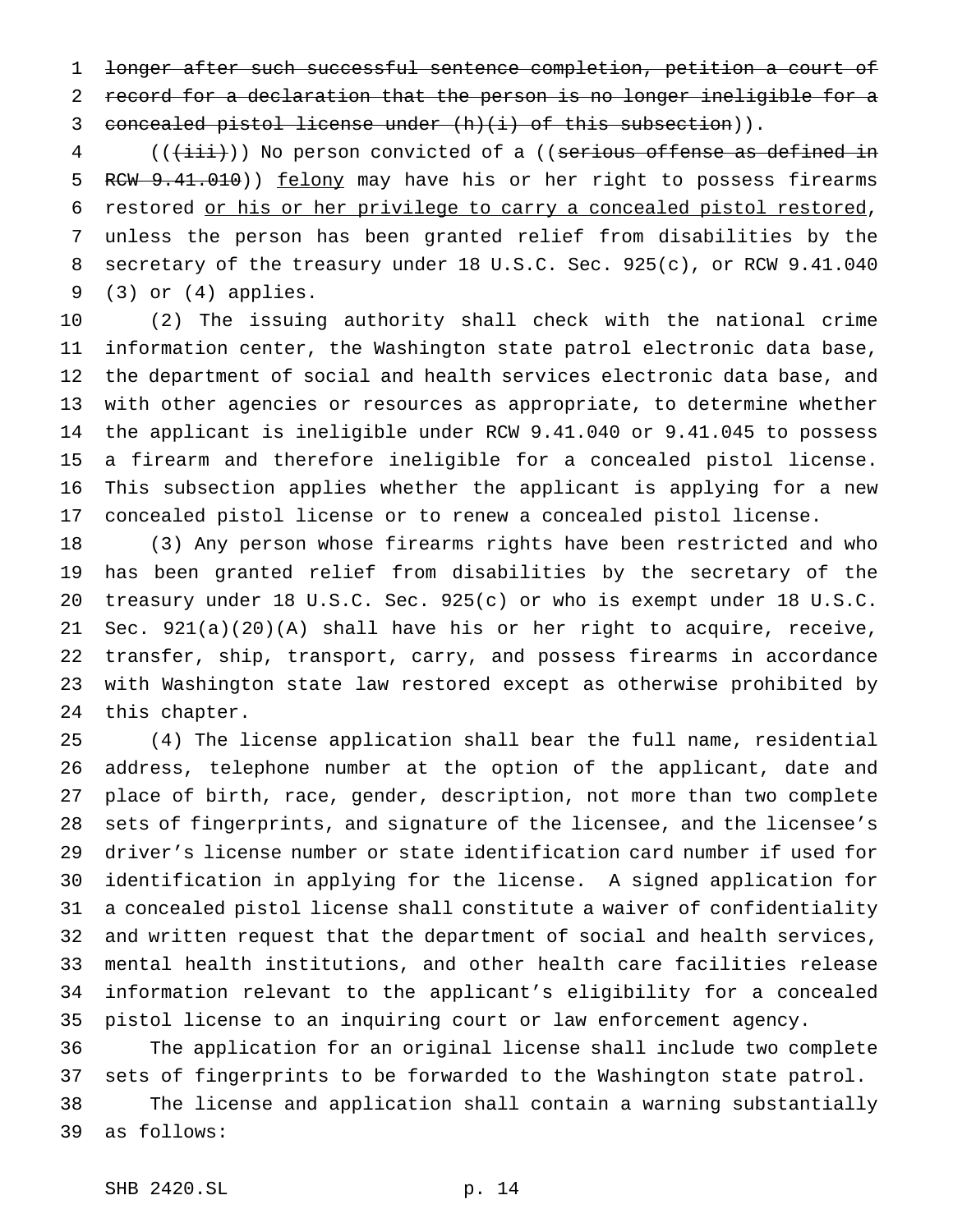CAUTION: Although state and local laws do not differ, federal law and state law on the possession of firearms differ. If you are prohibited by federal law from possessing a firearm, you may be prosecuted in federal court. A state license is not a defense to a federal prosecution.

 The license shall contain a description of the major differences between state and federal law and an explanation of the fact that local laws and ordinances on firearms are preempted by state law and must be consistent with state law. The application shall contain questions about the applicant's eligibility under RCW 9.41.040 to possess a pistol, the applicant's place of birth, and whether the applicant is a United States citizen. The applicant shall not be required to produce a birth certificate or other evidence of citizenship. A person who is not a citizen of the United States shall meet the additional requirements of RCW 9.41.170 and produce proof of compliance with RCW 9.41.170 upon application. The license shall be in triplicate and in a form to be prescribed by the department of licensing.

 The original thereof shall be delivered to the licensee, the 19 duplicate shall within seven days be sent ((by registered mail)) to the director of licensing and the triplicate shall be preserved for six years, by the authority issuing the license.

 The department of licensing shall make available to law enforcement and corrections agencies, in an on-line format, all information received under this subsection.

 (5) The nonrefundable fee, paid upon application, for the original five-year license shall be thirty-six dollars plus additional charges imposed by the Federal Bureau of Investigation that are passed on to the applicant. No other state or local branch or unit of government may impose any additional charges on the applicant for the issuance of the license.

The fee shall be distributed as follows:

(a) Fifteen dollars shall be paid to the state general fund;

 (b) Four dollars shall be paid to the agency taking the fingerprints of the person licensed;

 (c) Fourteen dollars shall be paid to the issuing authority for the purpose of enforcing this chapter; and

 (d) Three dollars to the firearms range account in the general fund.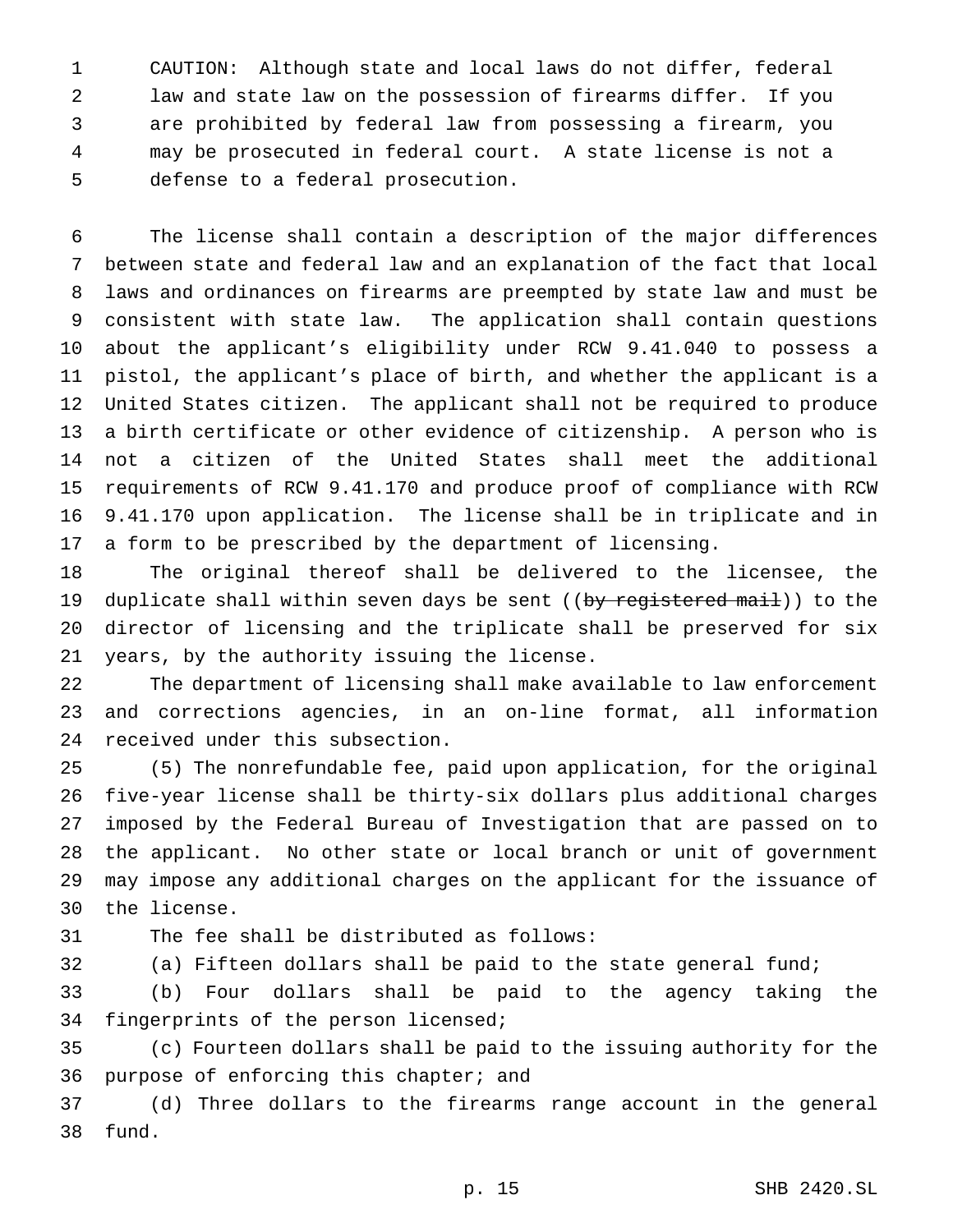(6) The nonrefundable fee for the renewal of such license shall be thirty-two dollars. No other branch or unit of government may impose any additional charges on the applicant for the renewal of the license. The renewal fee shall be distributed as follows:

(a) Fifteen dollars shall be paid to the state general fund;

 (b) Fourteen dollars shall be paid to the issuing authority for the purpose of enforcing this chapter; and

 (c) Three dollars to the firearms range account in the general fund.

10 (7) The nonrefundable fee for replacement of lost or damaged licenses is ten dollars to be paid to the issuing authority.

 (8) Payment shall be by cash, check, or money order at the option of the applicant. Additional methods of payment may be allowed at the option of the issuing authority.

 (9) A licensee may renew a license if the licensee applies for renewal within ninety days before or after the expiration date of the license. A license so renewed shall take effect on the expiration date of the prior license. A licensee renewing after the expiration date of the license must pay a late renewal penalty of ten dollars in addition to the renewal fee specified in subsection (6) of this section. The fee shall be distributed as follows:

 (a) Three dollars shall be deposited in the state wildlife fund and used exclusively for the printing and distribution of a pamphlet on the legal limits of the use of firearms, firearms safety, and the preemptive nature of state law. The pamphlet shall be given to each 26 applicant for a license; and

 (b) Seven dollars shall be paid to the issuing authority for the purpose of enforcing this chapter.

 (10) Notwithstanding the requirements of subsections (1) through (9) of this section, the chief of police of the municipality or the sheriff of the county of the applicant's residence may issue a temporary emergency license for good cause pending review under 33 subsection (1) of this section. However, a temporary emergency license issued under this subsection shall not exempt the holder of the license 35 from any records check requirement. Temporary emergency licenses shall be easily distinguishable from regular licenses.

 (11) A political subdivision of the state shall not modify the requirements of this section or chapter, nor may a political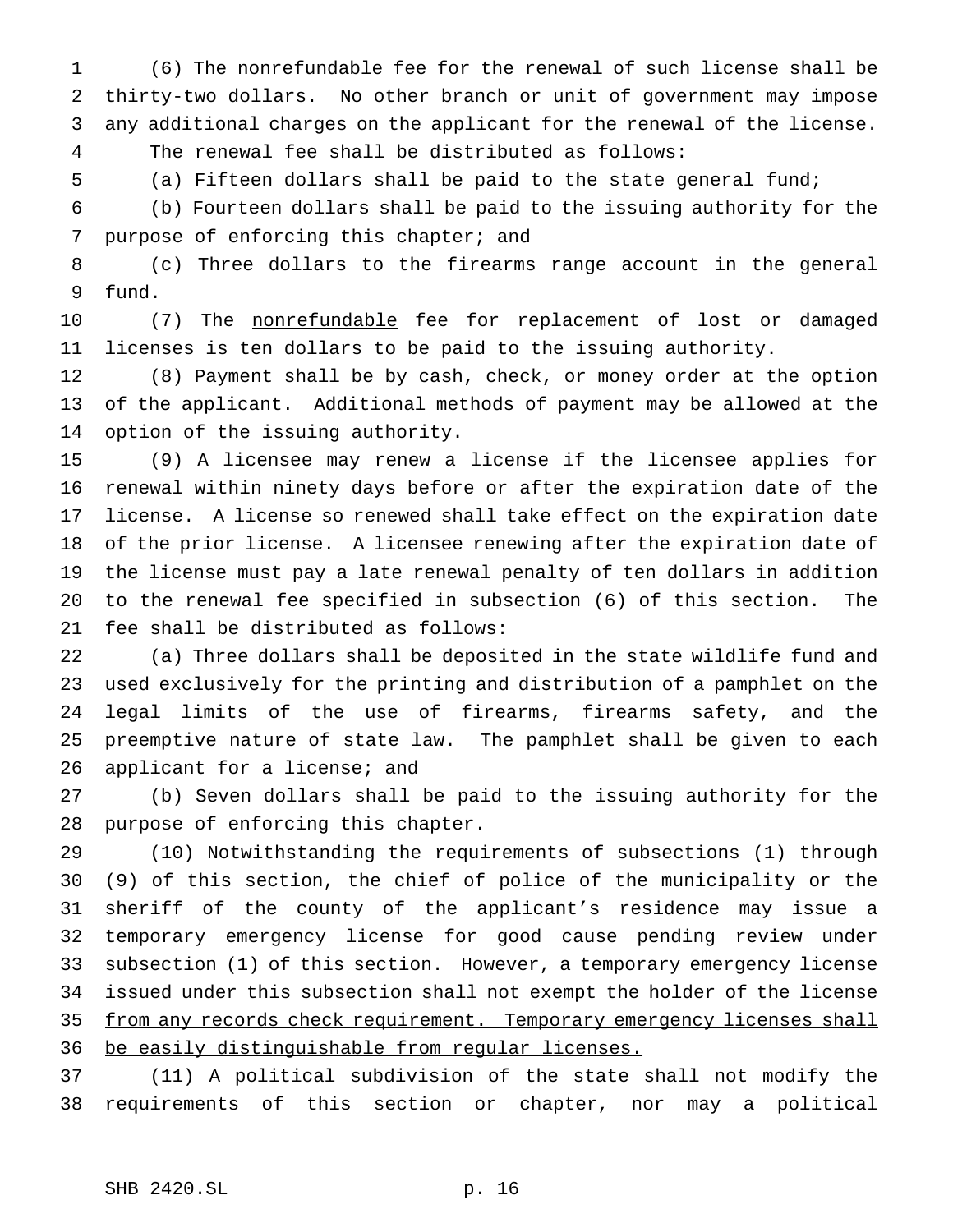1 subdivision ask the applicant to voluntarily submit any information not 2 required by this section.

 (12) A person who knowingly makes a false statement regarding citizenship or identity on an application for a concealed pistol license is guilty of false swearing under RCW 9A.72.040. In addition to any other penalty provided for by law, the concealed pistol license of a person who knowingly makes a false statement shall be revoked, and the person shall be permanently ineligible for a concealed pistol 9 license.

10 (13) A person may apply for a concealed pistol license:

11 (a) To the municipality or to the county in which the applicant 12 resides if the applicant resides in a municipality;

13 (b) To the county in which the applicant resides if the applicant 14 resides in an unincorporated area; or

15 (c) Anywhere in the state if the applicant is a nonresident.

16 \*Sec. 7. RCW 9.41.075 and <sup>1994</sup> sp.s. <sup>c</sup> <sup>7</sup> <sup>s</sup> <sup>408</sup> are each amended to 17 read as follows:

18 (1) ((The)) A concealed pistol license shall be revoked by the 19 license-issuing authority immediately upon:

20 (a) Discovery by the issuing authority that the person  $((wa s))$  is 21 ineligible under RCW 9.41.070 for <sup>a</sup> concealed pistol license when 22 applying for the license or license renewal;

23 (b) Conviction of the licensee of an offense, or commitment of the 24 licensee for mental health treatment, that makes <sup>a</sup> person ineligible 25 under RCW 9.41.040 to possess a firearm;

26 (c) Conviction of the licensee for <sup>a</sup> third violation of this 27 chapter within five calendar years; or

28 (d) An order that the licensee forfeit <sup>a</sup> firearm under RCW 29  $9.41.098(1)((\{d\}))$  (e).

30 (2)(((a) Unless the person may lawfully possess a pistol without a 31 concealed pistol license, an ineligible person to whom <sup>a</sup> concealed 32 pistol license was issued shall, within fourteen days of license 33 revocation, lawfully transfer ownership of any pistol acquired while 34 the person was in possession of the license.

35 (b) Upon discovering a person issued a concealed pistol license was 36 ineligible for the license, the issuing authority shall contact the 37 department of licensing to determine whether the person purchased a 38 pistol while in possession of the license. If the person did purchase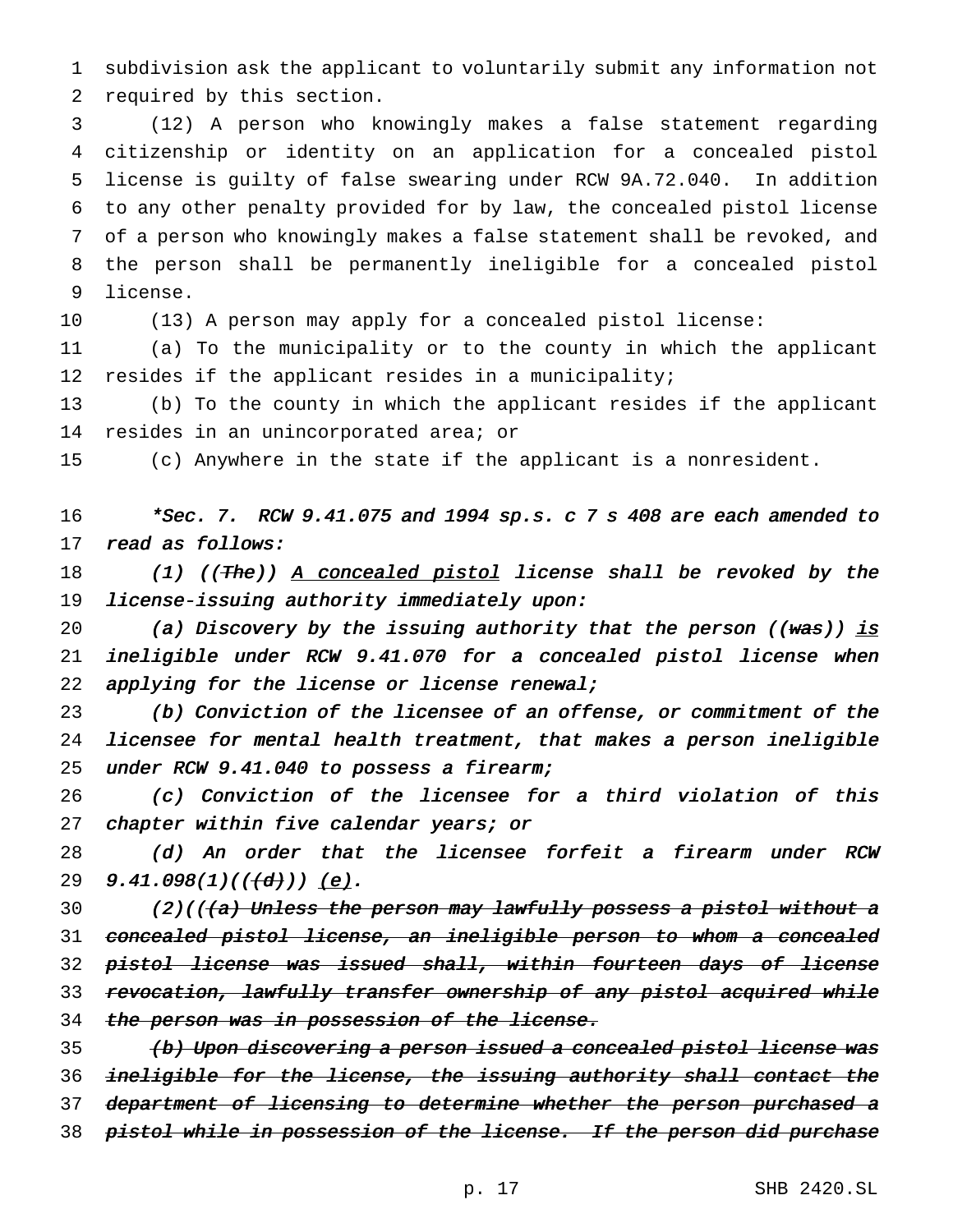1 a pistol while in possession of the concealed pistol license, if the 2 person may not lawfully possess a pistol without a concealed pistol 3 license, the issuing authority shall require the person to present 4 satisfactory evidence of having lawfully transferred ownership of the 5 pistol. The issuing authority shall require the person to produce the 6 evidence within fifteen days of the revocation of the license.

 $7$  (3)) When a licensee is ordered to forfeit a firearm under RCW 8 9.41.098(1)( $(\overline{d})$ ) (e), the issuing authority shall:

9 (a) On the first forfeiture, revoke the license for one year;

10 (b) On the second forfeiture, revoke the license for two years; or 11 (c) On the third or subsequent forfeiture, revoke the license for 12 five years.

13 Any person whose license is revoked as a result of a forfeiture of 14 a firearm under RCW  $9.41.098((\lbrace 1\rbrace\lbrace d\rbrace))$  may not reapply for a new 15 license until the end of the revocation period.

16 ( $((4)$ ) (3) The issuing authority shall notify, in writing, the 17 department of licensing of the revocation or denial of a license. The 18 department of licensing shall record the revocation or denial. Denial 19 information shall be maintained by the department of licensing for the 20 purposes of background checks and statistical research.

21 (4) Unless otherwise provided, revocation periods for concealed 22 pistol licenses shall be consistent with restoration periods set forth 23 in RCW 9.41.047, or three years, whichever is the longer.

24 (5) Any person whose license is revoked may not reapply for a new 25 license until the end of the revocation period.

26 (6) Notice of revocation of a license shall additionally require 27 the license holder to surrender the license to the issuing authority. 28 Refusal to comply with this requirement within thirty days is a 29 misdemeanor and shall be punished accordingly.

30 **\*Sec. 7 was vetoed. See message at end of chapter.**

31 **Sec. 8.** RCW 9.41.090 and 1994 sp.s. c 7 s 410 and 1994 c 264 s 1 32 are each reenacted and amended to read as follows:

33 (1) In addition to the other requirements of this chapter, no 34 dealer may deliver a pistol to the purchaser thereof until:

 (a) The purchaser produces a valid concealed pistol license and the dealer has recorded the purchaser's name, license number, and issuing agency, such record to be made in triplicate and processed as provided 38 in subsection (5) of this section. For purposes of this subsection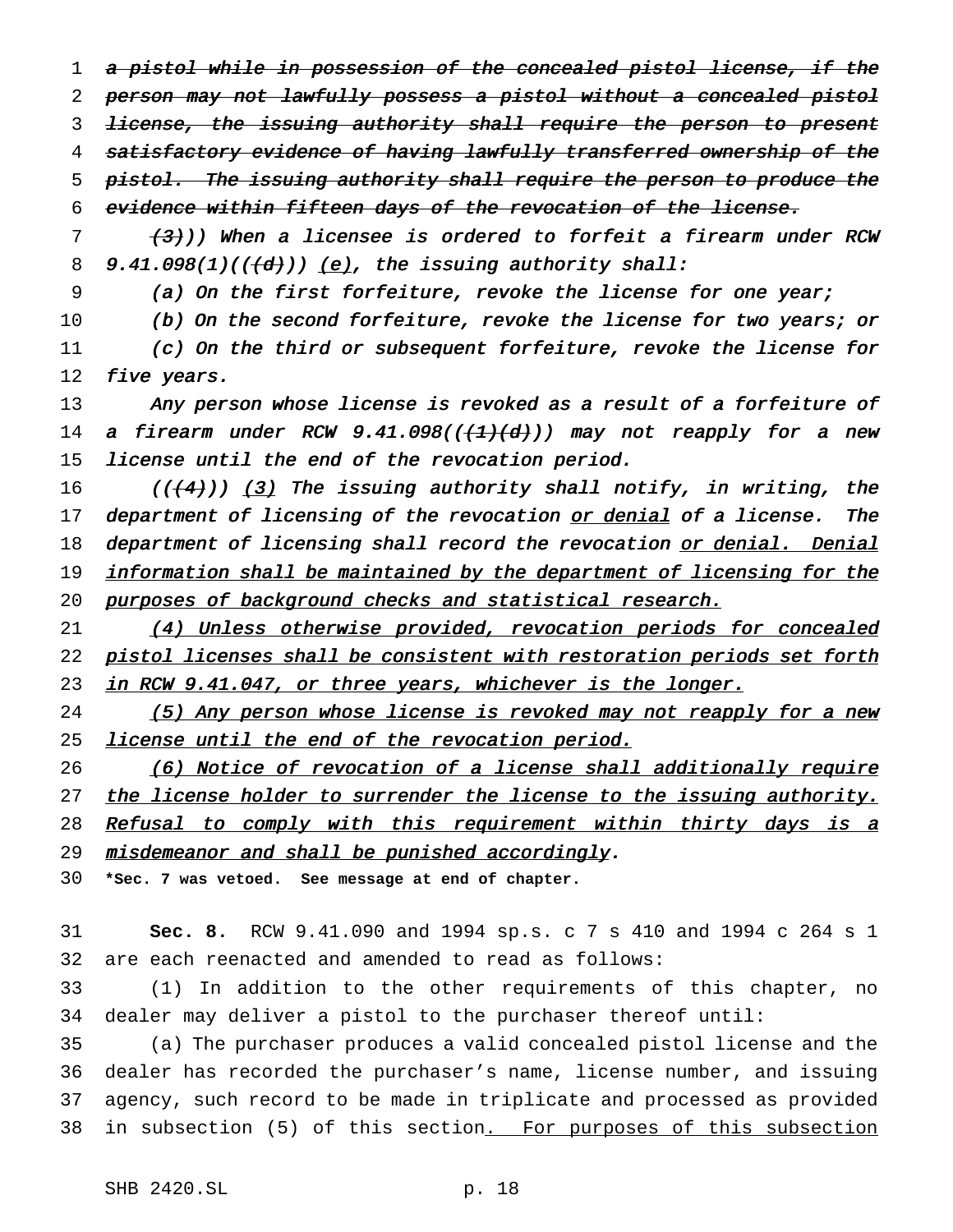(1)(a), a "valid concealed pistol license" does not include a temporary emergency license, and does not include any license issued before July 1, 1996, unless the issuing agency conducted a records search for disqualifying crimes under RCW 9.41.070 at the time of issuance;

 (b) The dealer is notified in writing by the chief of police or the sheriff of the jurisdiction in which the purchaser resides that the purchaser is eligible to possess a pistol under RCW 9.41.040 and that the application to purchase is approved by the chief of police or sheriff; or

 (c) Five business days, meaning days on which state offices are open, have elapsed from the time of receipt of the application for the purchase thereof as provided herein by the chief of police or sheriff designated in subsection (5) of this section, and, when delivered, the pistol shall be securely wrapped and shall be unloaded. However, if the purchaser does not have a valid permanent Washington driver's license or state identification card or has not been a resident of the state for the previous consecutive ninety days, the waiting period under this subsection (1)(c) shall be up to sixty days.

 (2)(a) Except as provided in (b) of this subsection, in determining whether the purchaser meets the requirements of RCW 9.41.040, the chief of police or sheriff, or the designee of either, shall check with the national crime information center, the Washington state patrol electronic data base, the department of social and health services electronic data base, and with other agencies or resources as appropriate, to determine whether the applicant is ineligible under RCW 9.41.040 to possess a firearm.

27 (b) Once the system is established, a dealer shall use the state system and national instant criminal background check system, provided 29 for by the Brady Handgun ((<del>Control</del>)) <u>Violence Prevention</u> Act ((<del>(H.R.</del> 1025, 103rd Cong., 1st Sess. (1993)))) (18 U.S.C. Sec. 921 et seq.), to make criminal background checks of applicants to purchase firearms. However, a chief of police or sheriff, or a designee of either, shall continue to check the department of social and health services' electronic data base and with other agencies or resources as appropriate, to determine whether applicants are ineligible under RCW 9.41.040 to possess a firearm.

 (3) In any case under subsection (1)(c) of this section where the applicant has an outstanding warrant for his or her arrest from any court of competent jurisdiction for a felony or misdemeanor, the dealer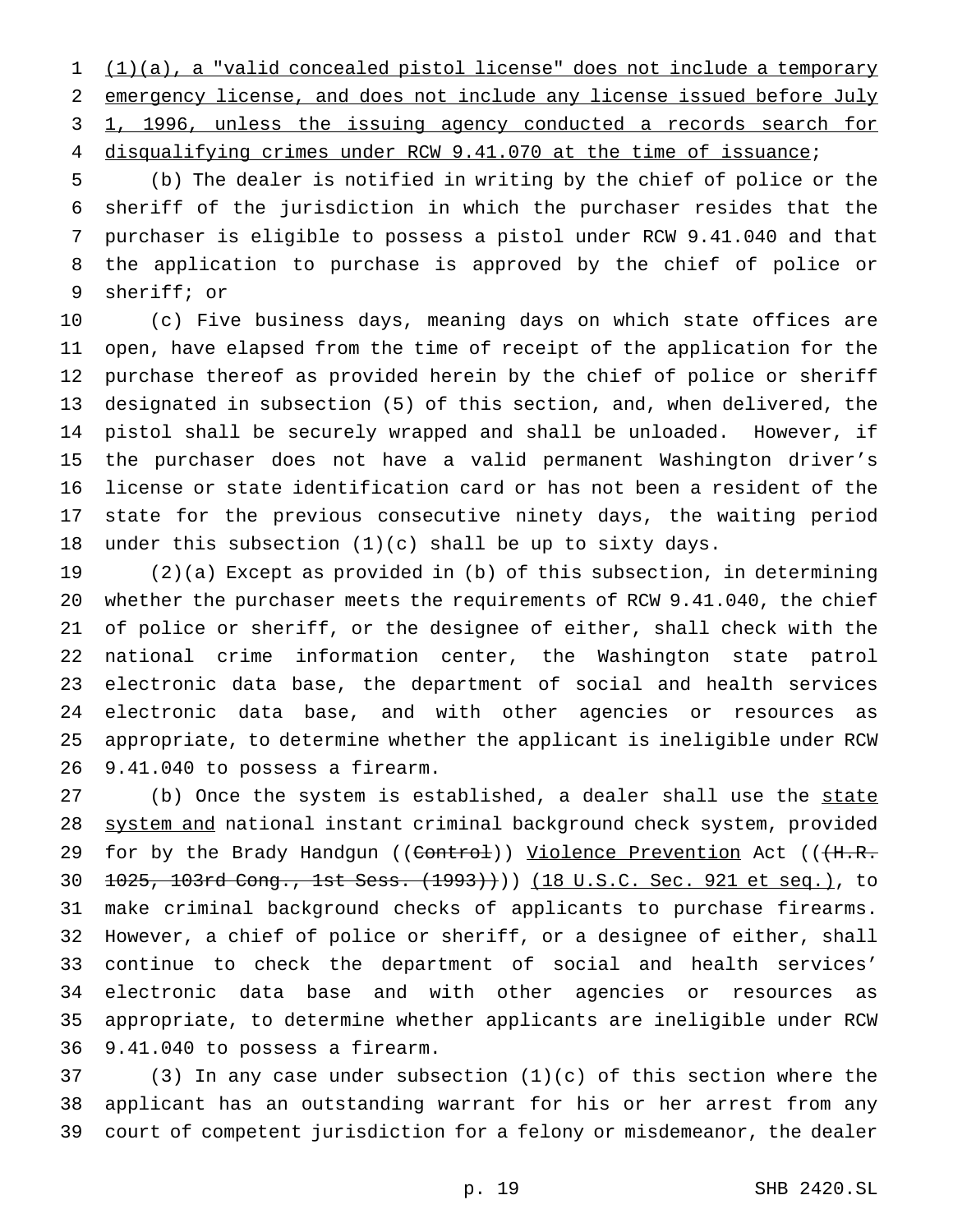shall hold the delivery of the pistol until the warrant for arrest is served and satisfied by appropriate court appearance. The local jurisdiction for purposes of the sale shall confirm the existence of outstanding warrants within seventy-two hours after notification of the application to purchase a pistol is received. The local jurisdiction shall also immediately confirm the satisfaction of the warrant on request of the dealer so that the hold may be released if the warrant was for an offense other than an offense making a person ineligible under RCW 9.41.040 to possess a pistol.

 (4) In any case where the chief or sheriff of the local jurisdiction has reasonable grounds based on the following circumstances: (a) Open criminal charges, (b) pending criminal proceedings, (c) pending commitment proceedings, (d) an outstanding warrant for an offense making a person ineligible under RCW 9.41.040 to possess a pistol, or (e) an arrest for an offense making a person ineligible under RCW 9.41.040 to possess a pistol, if the records of disposition have not yet been reported or entered sufficiently to determine eligibility to purchase a pistol, the local jurisdiction may hold the sale and delivery of the pistol beyond five days up to thirty days in order to confirm existing records in this state or elsewhere. After thirty days, the hold will be lifted unless an extension of the thirty days is approved by a local district court or municipal court 23 for good cause shown. ((An applicant)) A dealer shall be notified of each hold placed on the sale by local law enforcement and of any application to the court for additional hold period to confirm records or confirm the identity of the applicant.

 (5) At the time of applying for the purchase of a pistol, the purchaser shall sign in triplicate and deliver to the dealer an 29 application containing his or her full name, ((street)) residential address, date and place of birth, race, and gender; the date and hour of the application; the applicant's driver's license number or state identification card number; a description of the pistol including the make, model, caliber and manufacturer's number if available at the time 34 of applying for the purchase of a pistol. If the manufacturer's number is not available, the application may be processed, but delivery of the 36 pistol to the purchaser may not occur unless the manufacturer's number 37 is recorded on the application by the dealer and transmitted to the 38 chief of police of the municipality or the sheriff of the county in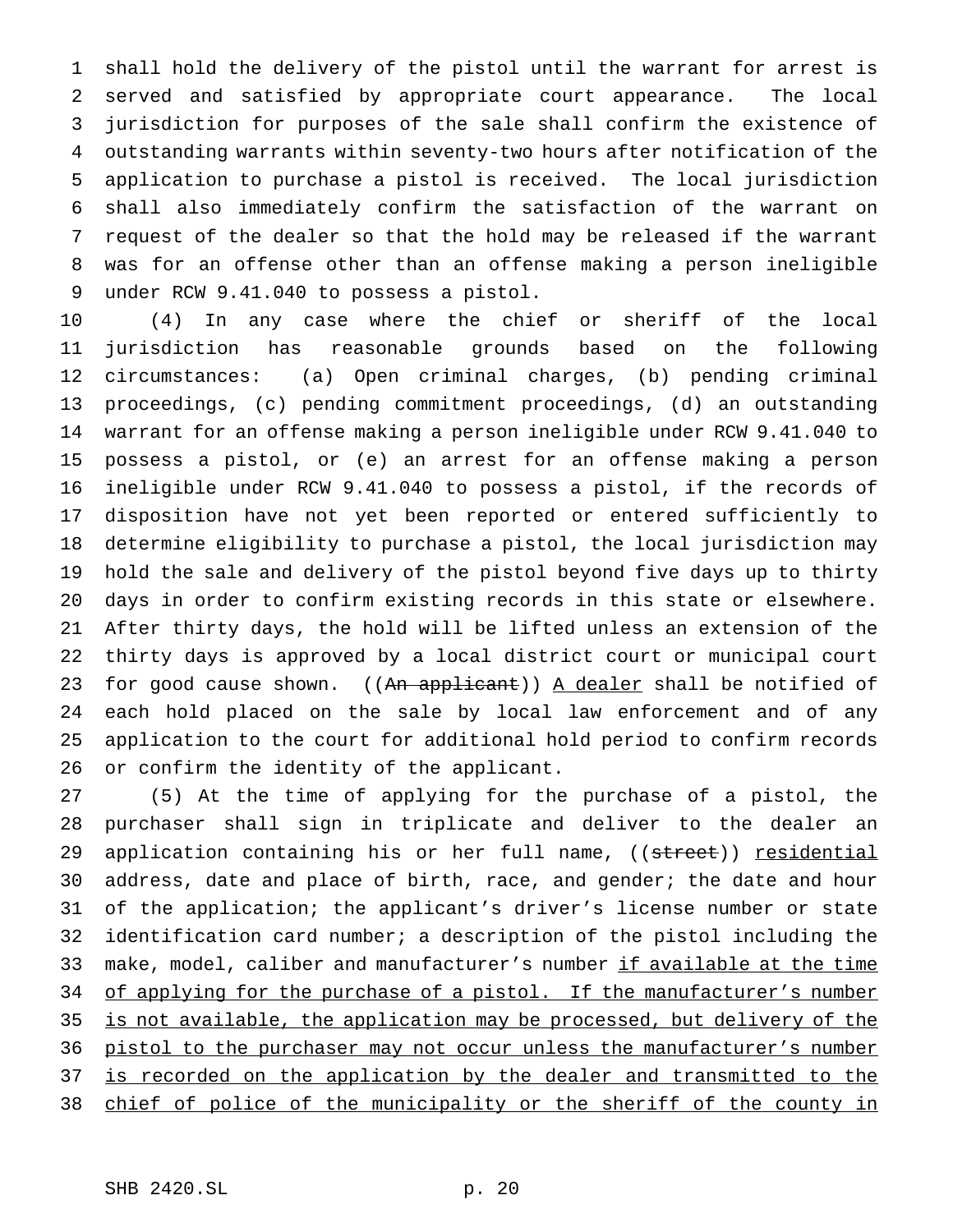1 which the purchaser resides; and a statement that the purchaser is eligible to possess a pistol under RCW 9.41.040.

The application shall contain a warning substantially as follows:

 CAUTION: Although state and local laws do not differ, federal law and state law on the possession of firearms differ. If you are prohibited by federal law from possessing a firearm, you may be prosecuted in federal court. State permission to purchase a firearm is not a defense to a federal prosecution.

 The purchaser shall be given a copy of the department of fish and wildlife pamphlet on the legal limits of the use of firearms, firearms safety, and the fact that local laws and ordinances on firearms are preempted by state law and must be consistent with state law.

 The dealer shall, by the end of the business day, sign and attach 14 his or her address and deliver ((the original)) a copy of the application and such other documentation as required under subsection (1) of this section to the chief of police of the municipality or the 17 sheriff of the county of which the purchaser is a resident. The triplicate shall be retained by the dealer for six years. The dealer shall deliver the pistol to the purchaser following the period of time 20 specified in this section unless the dealer is notified of an investigative hold under subsection (4) of this section in writing by the chief of police of the municipality or the sheriff of the county, whichever is applicable, denying the purchaser's application to purchase and the grounds thereof. The application shall not be denied unless the purchaser is not eligible to possess a pistol under RCW 9.41.040 or 9.41.045, or federal law.

 The chief of police of the municipality or the sheriff of the county shall retain or destroy applications to purchase a pistol in accordance with the requirements of 18 U.S.C. Sec. 922.

 (6) A person who knowingly makes a false statement regarding identity or eligibility requirements on the application to purchase a pistol is guilty of false swearing under RCW 9A.72.040.

 (7) This section does not apply to sales to licensed dealers for resale or to the sale of antique firearms.

 **Sec. 9.** RCW 9.41.0975 and 1994 sp.s. c 7 s 413 are each amended to read as follows: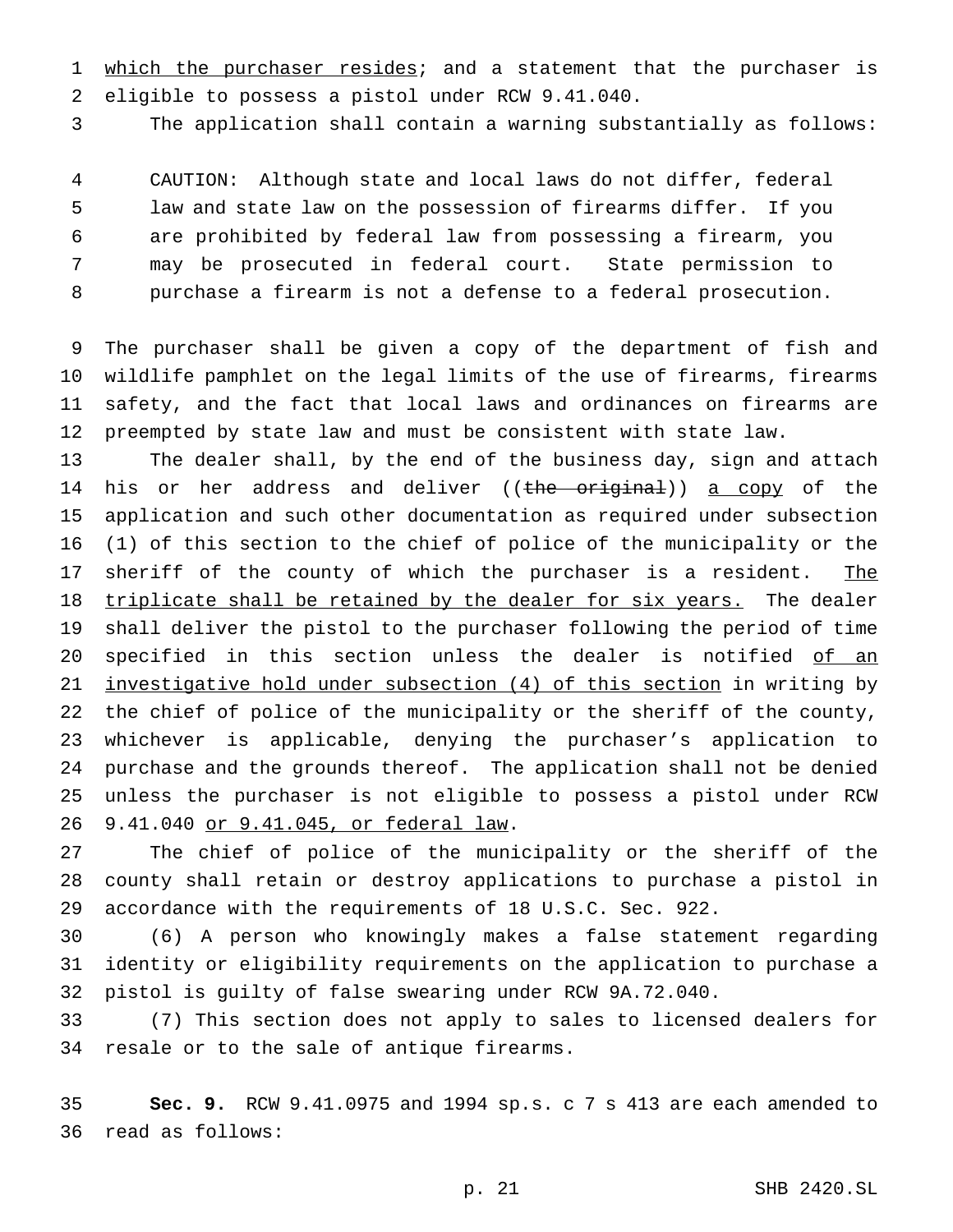(1) The state, local governmental entities, any public or private agency, and the employees of any state or local governmental entity or public or private agency, acting in good faith, are immune from liability:

 (a) For failure to prevent the sale or transfer of a firearm to a person whose receipt or possession of the firearm is unlawful;

 (b) For preventing the sale or transfer of a firearm to a person 8 who may lawfully receive or possess a firearm;

 (c) For issuing a concealed pistol license to a person ineligible for such a license;

 (d) For failing to issue a concealed pistol license to a person eligible for such a license;

 (e) For revoking or failing to revoke an issued concealed pistol 14 license; ((<del>or</del>))

 (f) For errors in preparing or transmitting information as part of determining a person's eligibility to receive or possess a firearm, or 17 eligibility for a concealed pistol licensei

18 (g) For issuing a dealer's license to a person ineligible for such 19 a license; or

 (h) For failing to issue a dealer's license to a person eligible for such a license.

 (2) An application may be made to a court of competent jurisdiction for a writ of mandamus:

 (a) Directing an issuing agency to issue a concealed pistol license wrongfully refused;

 (b) Directing a law enforcement agency to approve an application to 27 purchase wrongfully denied;  $((e^+e^+))$ 

 (c) Directing that erroneous information resulting either in the wrongful refusal to issue a concealed pistol license or in the wrongful 30 denial of a purchase application be corrected; or

 (d) Directing a law enforcement agency to approve a dealer's license wrongfully denied.

 The application for the writ may be made in the county in which the application for a concealed pistol license or to purchase a pistol was made, or in Thurston county, at the discretion of the petitioner. A court shall provide an expedited hearing for an application brought under this subsection (2) for a writ of mandamus. A person granted a writ of mandamus under this subsection (2) shall be awarded reasonable attorneys' fees and costs.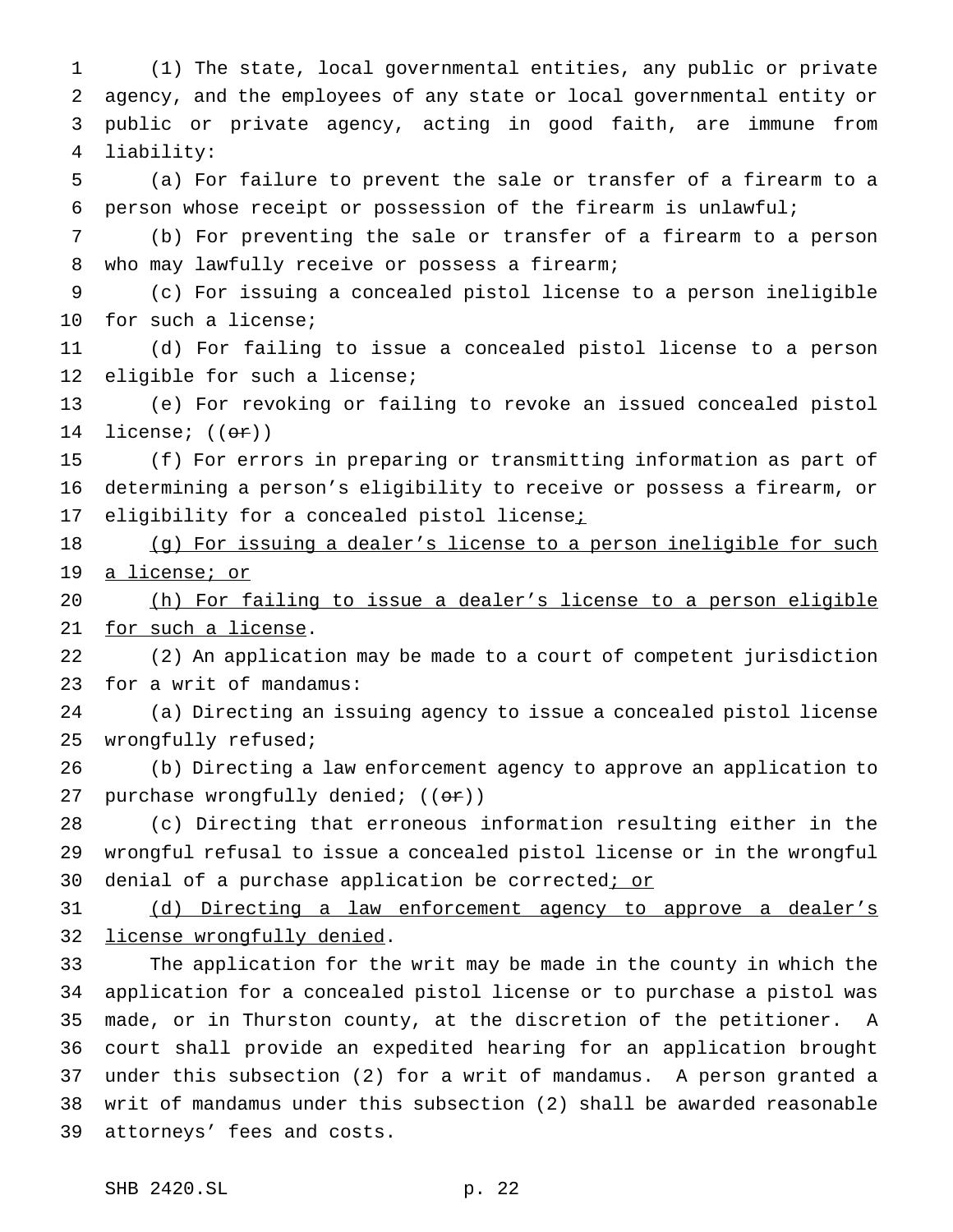1 **Sec. 10.** RCW 9.41.098 and 1994 sp.s. c 7 s 414 are each amended to 2 read as follows:

3 (1) The superior courts and the courts of limited jurisdiction of 4 the state may order forfeiture of a firearm which is proven to be:

 (a) Found concealed on a person not authorized by RCW 9.41.060 or 9.41.070 to carry a concealed pistol: PROVIDED, That it is an absolute defense to forfeiture if the person possessed a valid Washington concealed pistol license within the preceding two years and has not become ineligible for a concealed pistol license in the interim. Before the firearm may be returned, the person must pay the past due 11 renewal fee and the current renewal fee;

12 (b) Commercially sold to any person without an application as 13 required by RCW 9.41.090;

14 (c) ((Found)) In the possession of a person prohibited from 15 possessing the firearm under RCW 9.41.040 or 9.41.045;

16 (d) ((Found)) In the possession or under the control of a person at 17 the time the person committed or was arrested for committing a 18 ((serious offense)) felony or committing a nonfelony crime in which a 19 firearm was used or displayed ((or a felony violation of the Uniform 20 Controlled Substances Act, chapter 69.50 RCW) );

21 (e) ((Found concealed on)) In the possession of a person who is in any place in which a concealed pistol license is required, and who is under the influence of any drug or under the influence of intoxicating liquor, as defined in chapter 46.61 RCW;

25 (f) ((Found)) In the possession of a person free on bail or 26 personal recognizance pending trial, appeal, or sentencing for a 27 ((serious offense)) felony or for a nonfelony crime in which a firearm 28 was used or displayed, except that violations of Title 77 RCW shall not 29 result in forfeiture under this section;

30 (g) ((Found)) In the possession of a person found to have been 31 mentally incompetent while in possession of a firearm when apprehended 32 or who is thereafter committed pursuant to chapter 10.77 or 71.05 RCW;

33 (h) ((Known to have been)) Used or displayed by a person in the 34 violation of a proper written order of a court of general jurisdiction; 35 or

36  $(i)$  ((Known to have been)) Used in the commission of a ((serious 37 offense)) felony or of a nonfelony crime in which a firearm was used or 38 displayed ((or a felony violation of the Uniform Controlled Substances 39 Act, chapter 69.50 RCW)).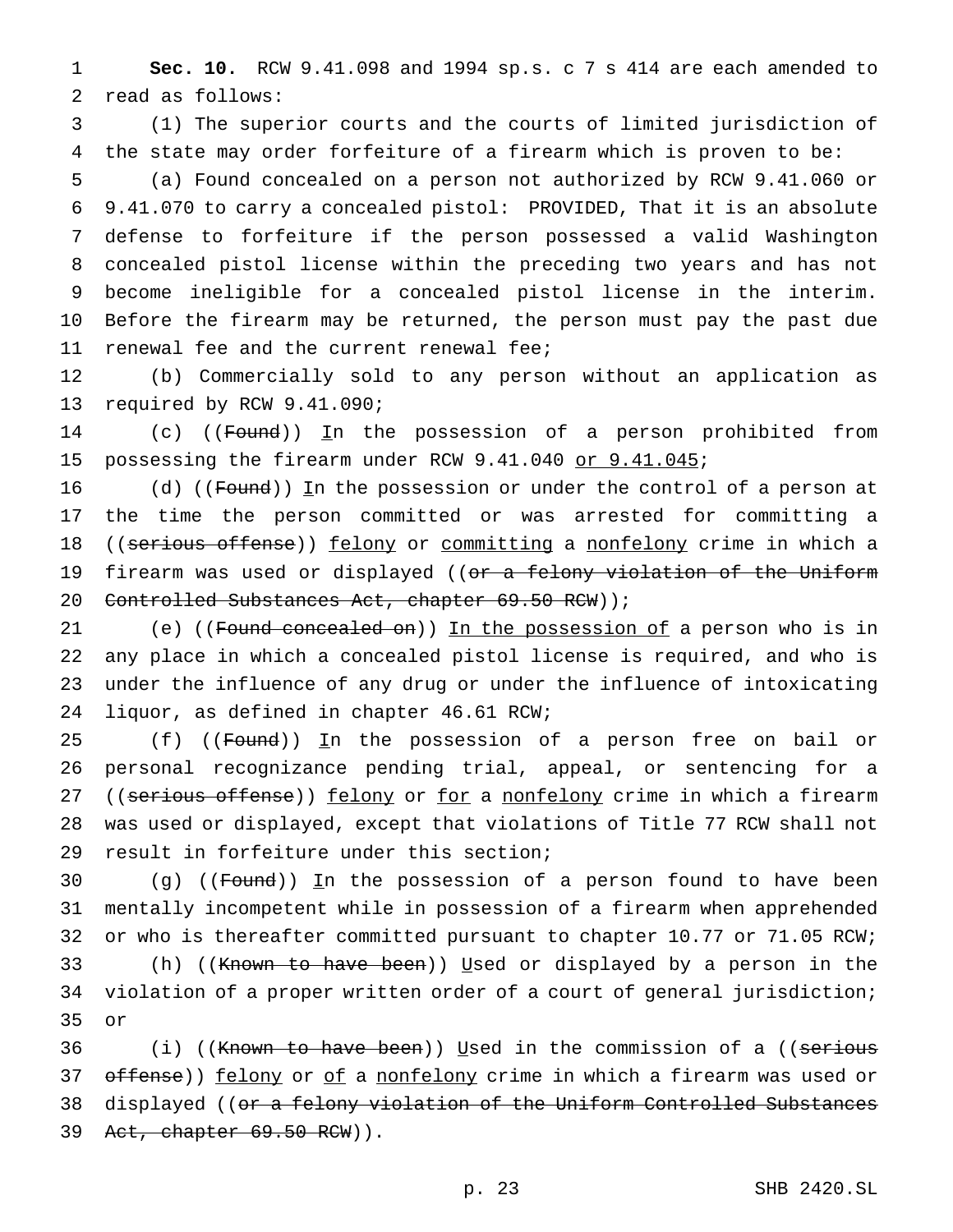(2) Upon order of forfeiture, the court in its discretion may order destruction of any forfeited firearm. A court may temporarily retain forfeited firearms needed for evidence.

 (a) Except as provided in (b), (c), and (d) of this subsection, firearms that are: (i) Judicially forfeited and no longer needed for evidence; or (ii) forfeited due to a failure to make a claim under RCW 63.32.010 or 63.40.010; may be disposed of in any manner determined by the local legislative authority. Any proceeds of an auction or trade may be retained by the legislative authority. This subsection (2)(a) applies only to firearms that come into the possession of the law 11 enforcement agency after June 30, 1993((<del>, and applies only if the law</del> 12 enforcement agency has complied with (b) of this subsection)).

 By midnight, June 30, 1993, every law enforcement agency shall prepare an inventory, under oath, of every firearm that has been judicially forfeited, has been seized and may be subject to judicial forfeiture, or that has been, or may be, forfeited due to a failure to make a claim under RCW 63.32.010 or 63.40.010.

 (b) Except as provided in (c) of this subsection, of the inventoried firearms a law enforcement agency shall destroy illegal firearms, may retain a maximum of ten percent of legal forfeited firearms for agency use, and shall either:

 (i) Comply with the provisions for the auction of firearms in RCW 9.41.098 that were in effect immediately preceding May 7, 1993; or

 (ii) Trade, auction, or arrange for the auction of, rifles and shotguns. In addition, the law enforcement agency shall either trade, auction, or arrange for the auction of, short firearms, or shall pay a fee of twenty-five dollars to the state treasurer for every short firearm neither auctioned nor traded, to a maximum of fifty thousand dollars. The fees shall be accompanied by an inventory, under oath, of every short firearm listed in the inventory required by (a) of this subsection, that has been neither traded nor auctioned. The state treasurer shall credit the fees to the firearms range account established in RCW 77.12.720. All trades or auctions of firearms under this subsection shall be to licensed dealers. Proceeds of any auction less costs, including actual costs of storage and sale, shall be forwarded to the firearms range account established in RCW 77.12.720. (c) Antique firearms and firearms recognized as curios, relics, and firearms of particular historical significance by the United States treasury department bureau of alcohol, tobacco, and firearms are exempt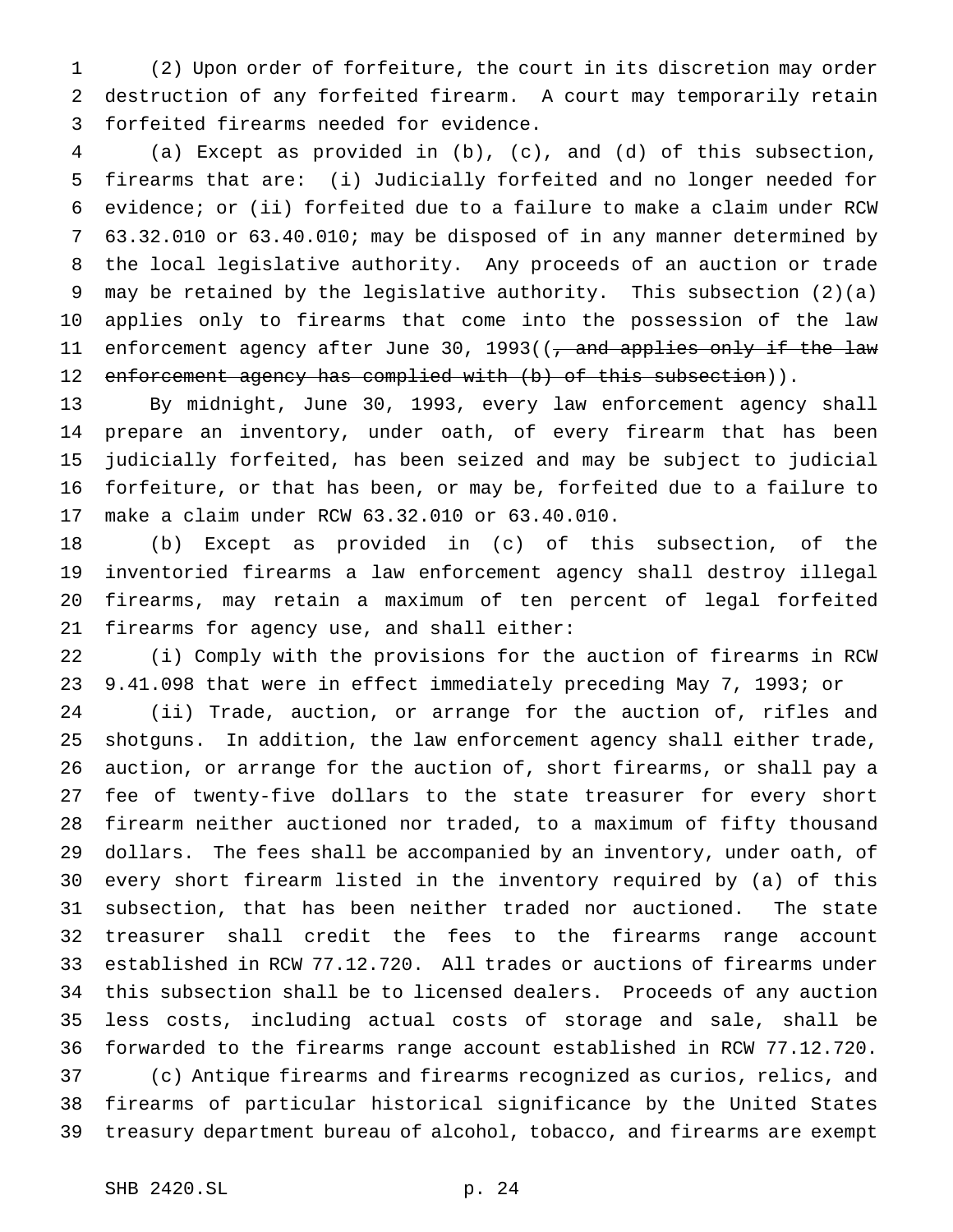from destruction and shall be disposed of by auction or trade to licensed dealers.

 (d) Firearms in the possession of the Washington state patrol on or after May 7, 1993, that are judicially forfeited and no longer needed for evidence, or forfeited due to a failure to make a claim under RCW 63.35.020, must be disposed of as follows: (i) Firearms illegal for any person to possess must be destroyed; (ii) the Washington state patrol may retain a maximum of ten percent of legal firearms for agency use; and (iii) all other legal firearms must be auctioned or traded to licensed dealers. The Washington state patrol may retain any proceeds of an auction or trade.

 (3) The court shall order the firearm returned to the owner upon a showing that there is no probable cause to believe a violation of subsection (1) of this section existed or the firearm was stolen from the owner or the owner neither had knowledge of nor consented to the act or omission involving the firearm which resulted in its forfeiture. (4) A law enforcement officer of the state or of any county or municipality may confiscate a firearm found to be in the possession of a person under circumstances specified in subsection (1) of this section. After confiscation, the firearm shall not be surrendered

 except: (a) To the prosecuting attorney for use in subsequent legal proceedings; (b) for disposition according to an order of a court having jurisdiction as provided in subsection (1) of this section; or (c) to the owner if the proceedings are dismissed or as directed in subsection (3) of this section.

 **Sec. 11.** RCW 9.41.170 and 1994 c 190 s 1 are each amended to read as follows:

 (1) It is a class C felony for any person who is not a citizen of the United States to carry or possess any firearm, without first having 30 obtained an alien firearm license from the director of licensing. In 31 order to be eligible for a license, an alien must provide proof that he 32 or she is lawfully present in the United States, which the director of 33 licensing shall verify through the appropriate authorities. Except as 34 provided in subsection  $(2)(a)$  of this section, and subject to the additional requirements of subsection (2)(b) of this section, the director of licensing may issue an alien firearm license only upon receiving from the consul domiciled in this state representing the country of the alien, a certified copy of the alien's criminal history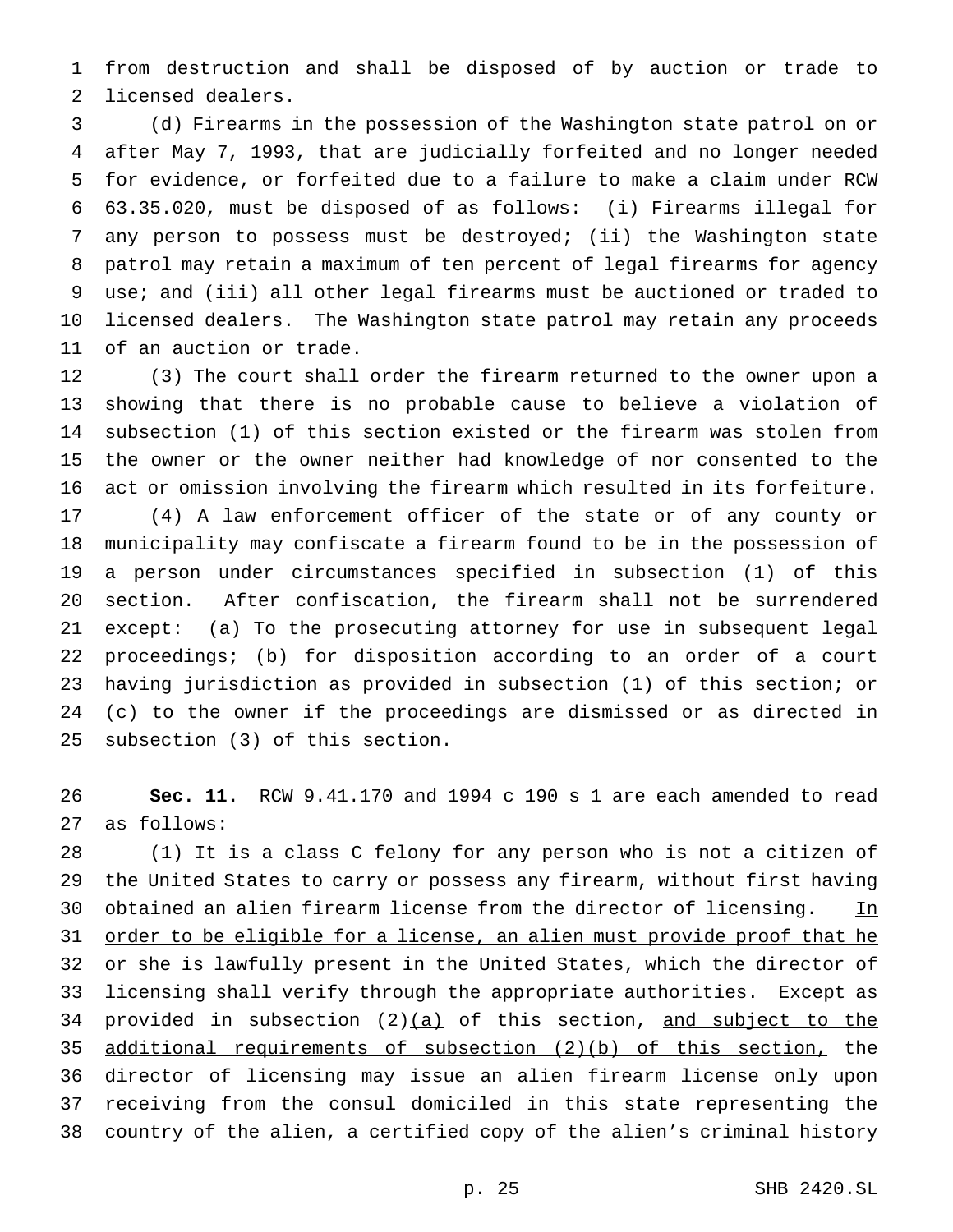in the alien's country indicating the alien is not ineligible under RCW 9.41.040 to own, possess, or control a firearm, and the consul's attestation that the alien is a responsible person.

 (2)(a) Subject to the additional requirements of (b) of this subsection, the director of licensing may issue an alien firearm license without a certified copy of the alien's criminal history or the consul's attestation required by subsection (1) of this section, if the alien has been a resident of this state for at least two years and: (i) The alien is from a country without a consul domiciled within this state, or (ii) the consul has failed to provide, within ninety days after a request by the alien, the criminal history or attestation required by subsection (1) of this section.

 (b) Before issuing an alien firearm license under subsection (1) of 14 this section or this subsection (2), the director of licensing shall ask the local law enforcement agency of the jurisdiction in which the alien resides to complete a background and fingerprint check to determine the alien's eligibility under RCW 9.41.040 to own, possess, or control a firearm. The law enforcement agency shall complete a background check within thirty days after the request, unless the alien does not have a valid Washington driver's license or Washington state identification card. In the latter case, the law enforcement agency shall complete the background check within sixty days after the request.

 A signed application for an alien firearm license shall constitute a waiver of confidentiality and written request that the department of social and health services, mental health institutions, and other health care facilities release information relevant to the applicant's eligibility for an alien firearm license to an inquiring law enforcement agency.

30 (3) The ((fee for an)) alien firearm license shall be ((twenty-five 31 dollars, and the license shall be)) valid for ((four)) five years from 32 the date of issue so long as the alien is lawfully present in the United States. The nonrefundable fee, paid upon application, for the five-year license shall be fifty-five dollars plus additional charges imposed by the federal bureau of investigation that are passed on to the applicant. The fee shall be distributed as follows:

 (a) Fifteen dollars shall be paid to the department of licensing; (b) Twenty-five dollars shall be paid to the Washington state 39 patrol; and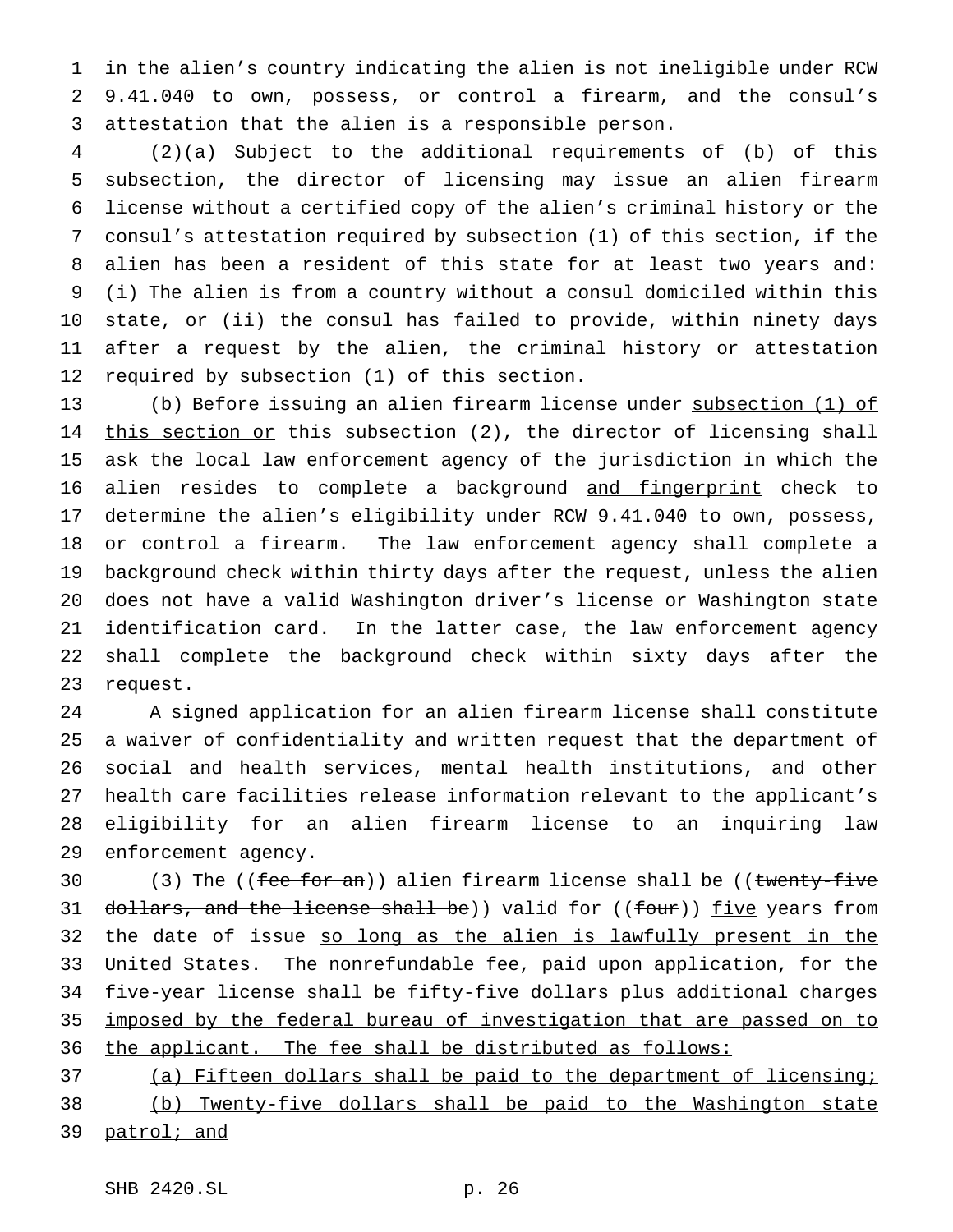(c) Fifteen dollars shall be paid to the local law enforcement agency conducting the background check.

 (4) This section shall not apply to Canadian citizens resident in a province which has an enactment or public policy providing substantially similar privilege to residents of the state of Washington and who are carrying or possessing weapons for the purpose of using them in the hunting of game while such persons are in the act of hunting, or while on a hunting trip, or while such persons are competing in a bona fide trap or skeet shoot or any other organized contest where rifles, pistols, or shotguns are used. Nothing in this section shall be construed to allow aliens to hunt or fish in this state without first having obtained a regular hunting or fishing license.

 \*Sec. 12. RCW 9.41.190 and <sup>1994</sup> sp.s. <sup>c</sup> <sup>7</sup> <sup>s</sup> <sup>420</sup> are each amended to read as follows:

 (1) It is unlawful for any person to manufacture, own, buy, sell, loan, furnish, transport, or have in possession or under control, any machine gun, short-barreled shotgun, or short-barreled rifle; or any part designed and intended solely and exclusively for use in <sup>a</sup> machine gun, short-barreled shotgun, or short-barreled rifle, or in converting <sup>a</sup> weapon into <sup>a</sup> machine gun, short-barreled shotgun, or short-barreled rifle; or to assemble or repair any machine gun, short-barreled shotgun, or short-barreled rifle.

(2) This section shall not apply to:

 (a) Any peace officer in the discharge of official duty or traveling to or from official duty, or to any officer or member of the armed forces of the United States or the state of Washington in the discharge of official duty or traveling to or from official duty; or

 (b) <sup>A</sup> person, including an employee of such person if the employee 30 has undergone fingerprinting and a background check under RCW **9.41.110(3)(b)**, who or which is exempt from or licensed under federal law, and engaged in the production, manufacture, repair, or testing of machine guns, short-barreled shotguns, or short-barreled rifles:

 (i) To be used or purchased by the armed forces of the United 35 States;

 (ii) To be used or purchased by federal, state, county, or 37 municipal law enforcement agencies or their employees; or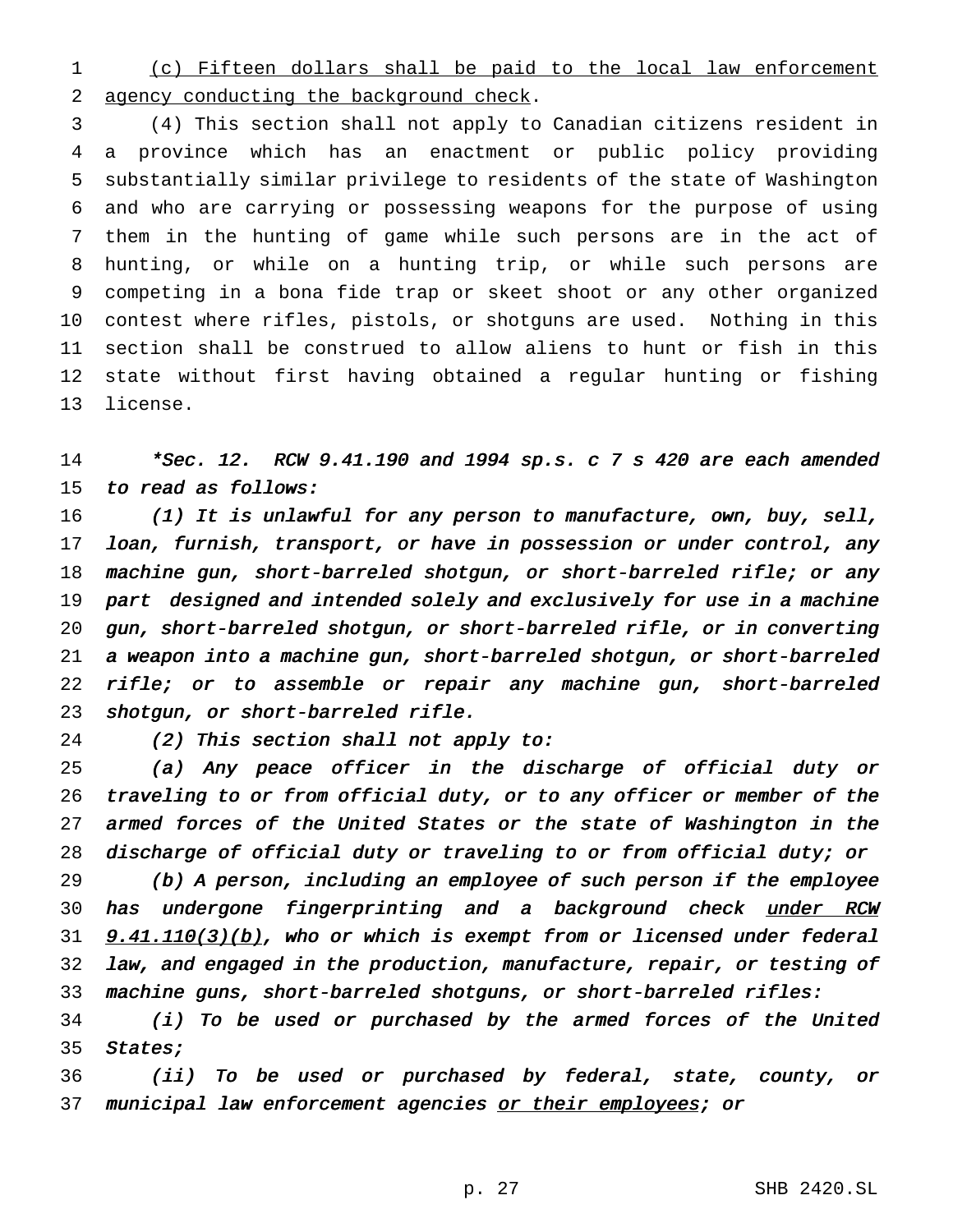(iii) For exportation in compliance with all applicable federal laws and regulations.

 (3) It shall be an affirmative defense to <sup>a</sup> prosecution brought under this section that the machine gun, short-barreled shotgun, or short-barreled rifle was acquired prior to July 1, 1994, and is possessed in compliance with federal law.

 (4) Any person violating this section is guilty of <sup>a</sup> class <sup>C</sup> felony.

**\*Sec. 12 was vetoed. See message at end of chapter.**

 **Sec. 13.** RCW 9.41.280 and 1995 c 87 s 1 are each amended to read as follows:

 (1) It is unlawful for a person to carry onto, or to possess on, public or private elementary or secondary school premises, school- provided transportation, or areas of facilities while being used exclusively by public or private schools:

(a) Any firearm;

(b) Any other dangerous weapon as defined in RCW 9.41.250;

 (c) Any device commonly known as "nun-chu-ka sticks", consisting of two or more lengths of wood, metal, plastic, or similar substance 20 connected with wire, rope, or other means;

 (d) Any device, commonly known as "throwing stars", which are multi-pointed, metal objects designed to embed upon impact from any aspect; or

 (e) Any air gun, including any air pistol or air rifle, designed to propel a BB, pellet, or other projectile by the discharge of compressed air, carbon dioxide, or other gas.

 (2) Any such person violating subsection (1) of this section is guilty of a gross misdemeanor. If any person is convicted of a violation of subsection (1)(a) of this section, the person shall 30 ((<del>lose</del>)) have his or her concealed pistol license, if any revoked for 31 a period of three years. Anyone convicted under this subsection is prohibited from applying for a concealed pistol license for a period of three years. The court shall send notice of the revocation to the department of licensing, and the city, town, or county which issued the license.

 Any violation of subsection (1) of this section by elementary or secondary school students constitutes grounds for expulsion from the state's public schools in accordance with RCW 28A.600.010. An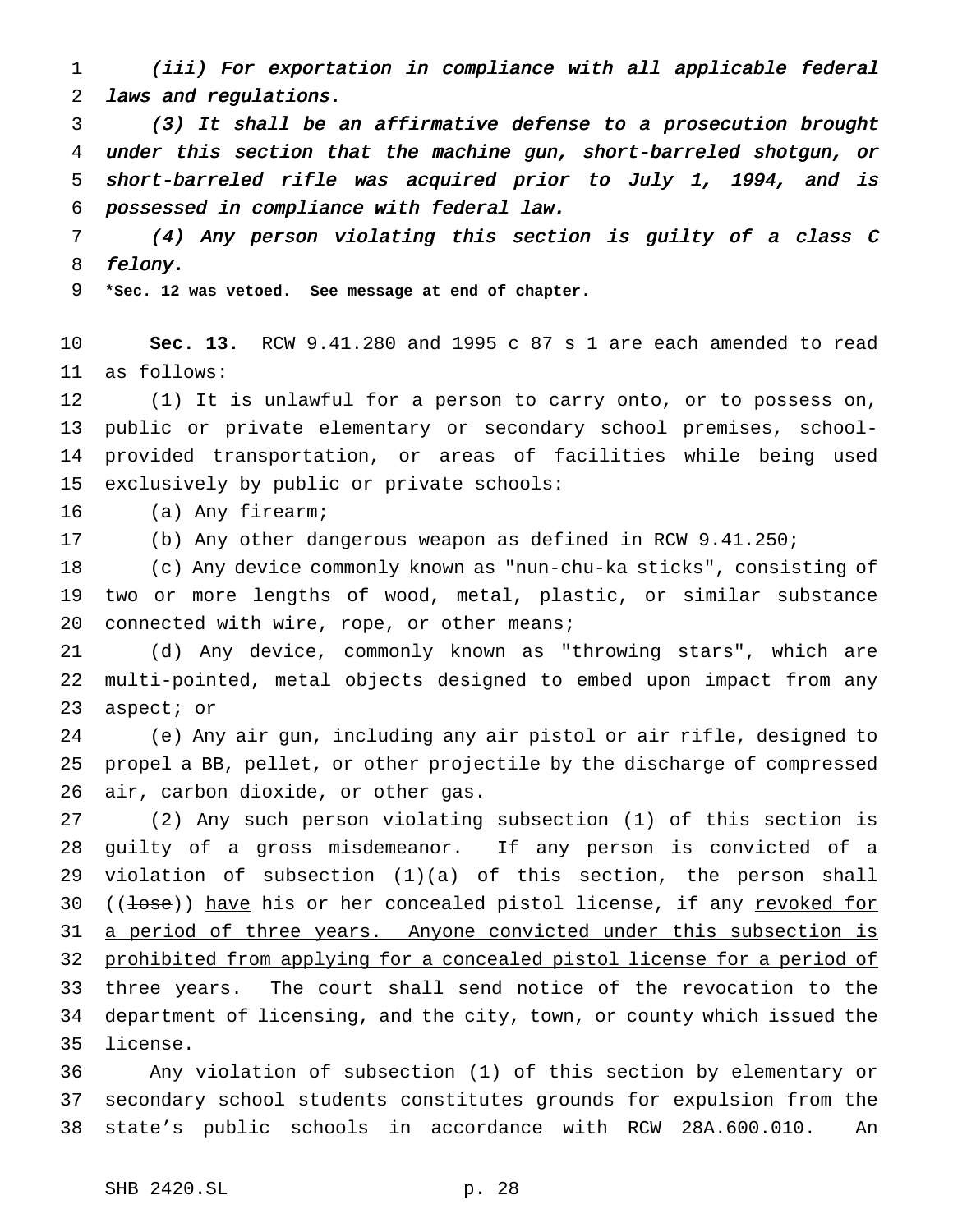appropriate school authority shall promptly notify law enforcement and the student's parent or guardian regarding any allegation or indication of such violation.

(3) Subsection (1) of this section does not apply to:

 (a) Any student or employee of a private military academy when on the property of the academy;

 (b) Any person engaged in military, law enforcement, or school 8 district security activities;

 (c) Any person who is involved in a convention, showing, demonstration, lecture, or firearms safety course authorized by school authorities in which the firearms of collectors or instructors are handled or displayed;

 (d) Any person while the person is participating in a firearms or air gun competition approved by the school or school district;

 (e) Any person in possession of a pistol who has been issued a license under RCW 9.41.070, or is exempt from the licensing requirement by RCW 9.41.060, while picking up or dropping off a student;

 (f) Any nonstudent at least eighteen years of age legally in possession of a firearm or dangerous weapon that is secured within an attended vehicle or concealed from view within a locked unattended vehicle while conducting legitimate business at the school;

 (g) Any nonstudent at least eighteen years of age who is in lawful possession of an unloaded firearm, secured in a vehicle while conducting legitimate business at the school; or

 (h) Any law enforcement officer of the federal, state, or local government agency.

 (4) Subsections (1)(c) and (d) of this section do not apply to any person who possesses nun-chu-ka sticks, throwing stars, or other dangerous weapons to be used in martial arts classes authorized to be conducted on the school premises.

 (5) Except as provided in subsection (3)(b), (c), (f), and (h) of this section, firearms are not permitted in a public or private school building.

 (6) "GUN-FREE ZONE" signs shall be posted around school facilities giving warning of the prohibition of the possession of firearms on school grounds.

 **Sec. 14.** RCW 9.41.800 and 1994 sp.s. c 7 s 430 are each amended to read as follows: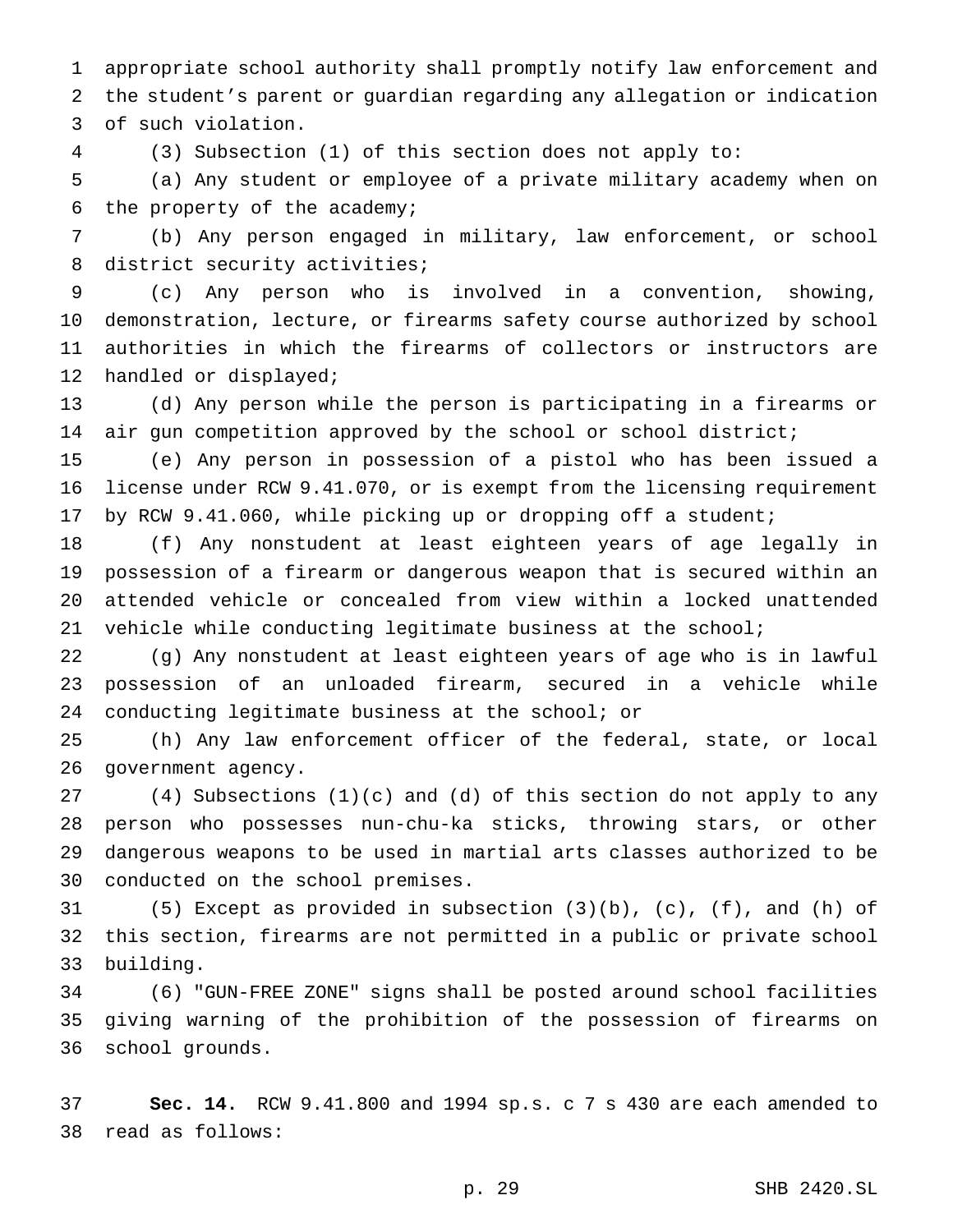(1) Any court when entering an order authorized under RCW 9A.46.080, 10.14.080, 10.99.040, 10.99.045, 26.09.050, 26.09.060, 26.10.040, 26.10.115, 26.26.130, 26.26.137, 26.50.060, or 26.50.070 shall, upon a showing by clear and convincing evidence, that a party has: Used, displayed, or threatened to use a firearm or other 6 dangerous weapon in a ((serious offense)) felony, or previously committed any offense that makes him or her ineligible to possess a firearm under the provisions of RCW 9.41.040:

 (a) Require the party to surrender any firearm or other dangerous weapon;

 (b) Require the party to surrender any concealed pistol license issued under RCW 9.41.070;

 (c) Prohibit the party from obtaining or possessing a firearm or 14 other dangerous weapon;

 (d) Prohibit the party from obtaining or possessing a concealed pistol license.

 (2) Any court when entering an order authorized under RCW 9A.46.080, 10.14.080, 10.99.040, 10.99.045, 26.09.050, 26.09.060, 26.10.040, 26.10.115, 26.26.130, 26.26.137, 26.50.060, or 26.50.070 may, upon a showing by a preponderance of the evidence but not by clear and convincing evidence, that a party has: Used, displayed, or 22 threatened to use a firearm or other dangerous weapon in a ((serious 23 offense)) felony, or previously committed any offense that makes him or her ineligible to possess a pistol under the provisions of RCW 9.41.040:

 (a) Require the party to surrender any firearm or other dangerous weapon;

 (b) Require the party to surrender a concealed pistol license issued under RCW 9.41.070;

 (c) Prohibit the party from obtaining or possessing a firearm or other dangerous weapon;

 (d) Prohibit the party from obtaining or possessing a concealed pistol license.

 (3) The court may order temporary surrender of a firearm or other dangerous weapon without notice to the other party if it finds, on the basis of the moving affidavit or other evidence, that irreparable injury could result if an order is not issued until the time for response has elapsed.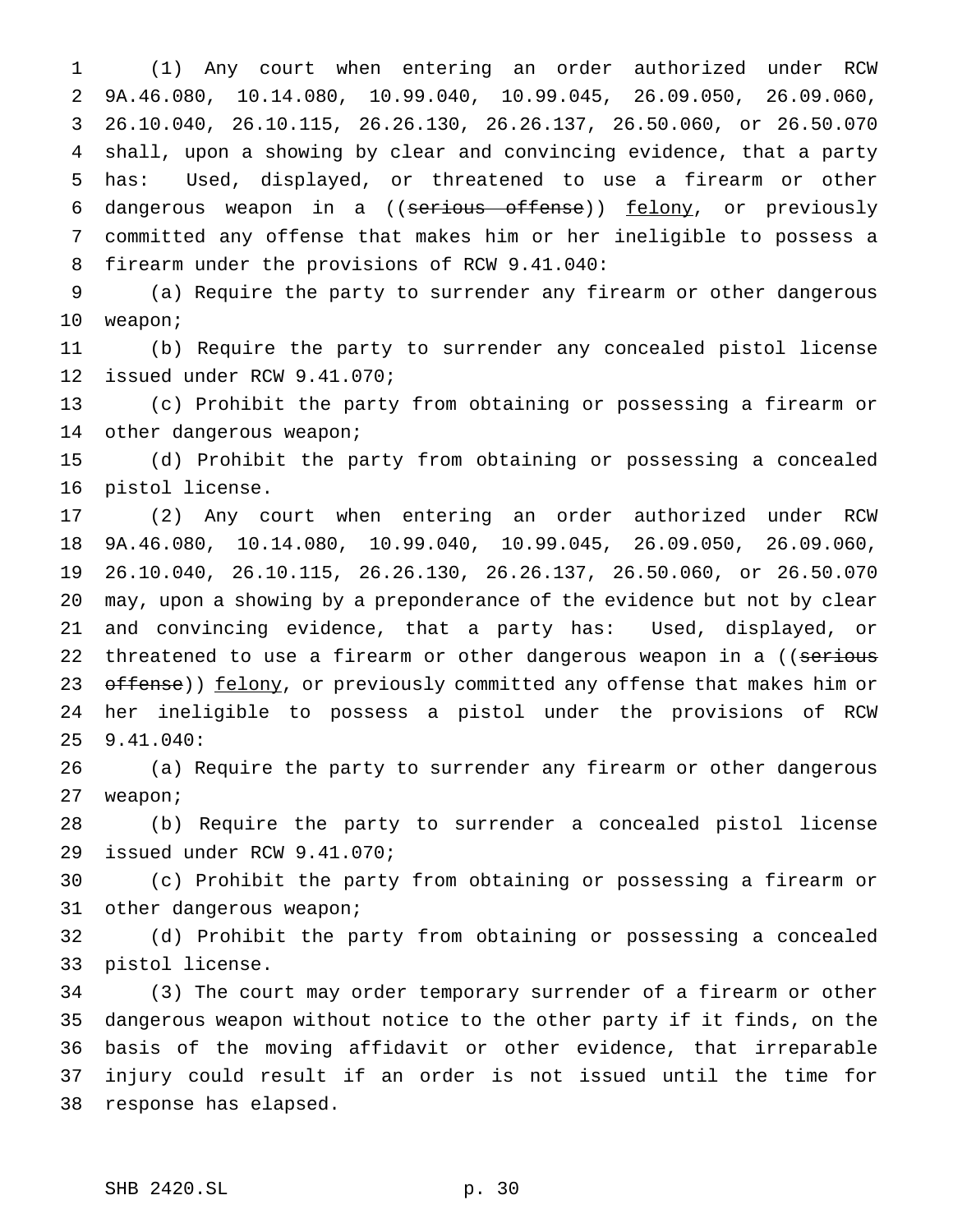(4) In addition to the provisions of subsections (1), (2), and (3) of this section, the court may enter an order requiring a party to comply with the provisions in subsection (1) of this section if it finds that the possession of a firearm or other dangerous weapon by any party presents a serious and imminent threat to public health or safety, or to the health or safety of any individual.

 (5) The requirements of subsections (1), (2), and (4) of this section may be for a period of time less than the duration of the order.

 (6) The court may require the party to surrender any firearm or other dangerous weapon in his or her immediate possession or control or subject to his or her immediate possession or control to the sheriff of the county having jurisdiction of the proceeding, the chief of police 14 of the municipality having jurisdiction, or to the restrained or enjoined party's counsel or to any person designated by the court.

> Passed the House March 5, 1996. Passed the Senate March 1, 1996. Approved by the Governor March 30, 1996, with the exception of certain items that were vetoed. Filed in Office of Secretary of State March 30, 1996.

Note: Governor's explanation of partial veto is as follows:

 "I am returning herewith, without my approval as to sections 7 and 12, Substitute House Bill No. 2420 entitled:

"AN ACT Relating to possession of firearms;"

 Substitute House Bill No. 2420 makes a number of substantive and technical changes to state law relating to the sale, transfer, and possession of firearms. This legislation is the result of a great deal of hard work by legislators and others concerned with this important issue. I commend their efforts.

 Under current law, if a person is issued a concealed pistol license and it is later determined that the person was ineligible, the person is required to lawfully transfer any pistols purchased during the period he or she possessed the license. These requirements are based on good public policy aimed at reducing firearms' possession by people with a criminal history. Section 7 of this bill removes these requirements. This is a step backward in protecting the public against potentially dangerous people.

 Section 12 of Substitute House Bill No. 2420 amends the prohibition against the possession, ownership, sale, purchase, and manufacture of machine guns, short-barreled shotguns, short-barreled rifles, and the parts for these weapons. Current law exempts federal, state, county, or municipal law enforcement agencies from this prohibition. Section 12 expands this exemption to include employees of these agencies. As 24 drafted, this section would allow private individuals to own machine<br>25 guns in their homes. This is totally unacceptable. Public safety guns in their homes. This is totally unacceptable. Public safety